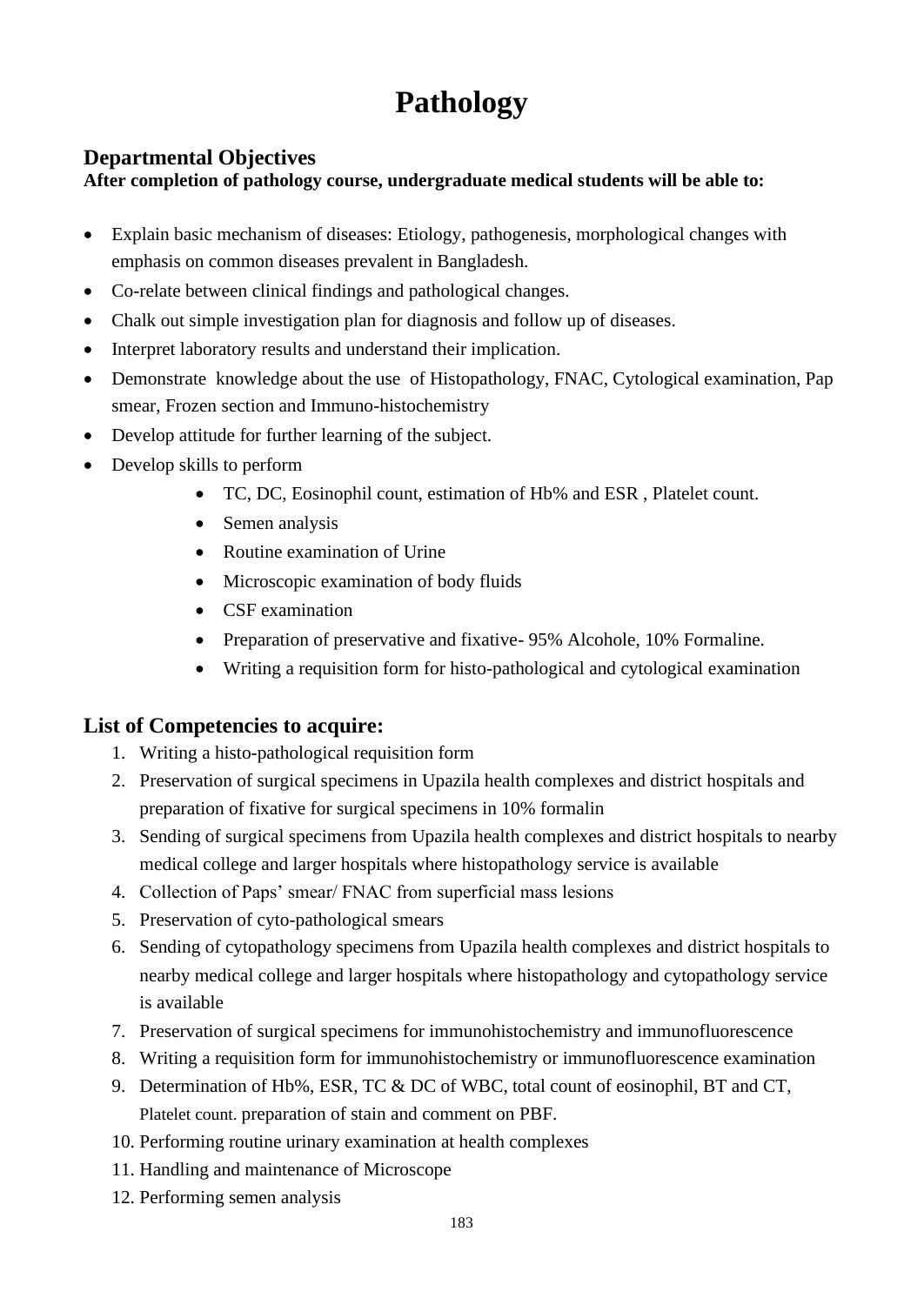- 13. Performing microscopic examination of fluid-CSF
- 14. Interpretation of pathology reports and data
- 15. Writing advice for pathological investigations

| Lecture                                                                                                                    | <b>Tutorial</b> | <b>Practical</b> | <b>Total</b><br><b>Teaching</b> | <b>Integrated</b><br>teaching | <b>Formative Exam</b>        |                     | <b>Summative exam</b>    |                     |
|----------------------------------------------------------------------------------------------------------------------------|-----------------|------------------|---------------------------------|-------------------------------|------------------------------|---------------------|--------------------------|---------------------|
|                                                                                                                            |                 |                  | hours                           | hour for<br><b>Phase II</b>   | <b>Preparato</b><br>ry leave | <b>Exam</b><br>time | Prepara<br>tory<br>leave | <b>Exam</b><br>time |
| 95 hours                                                                                                                   | 94 hours        | 34 hours         | 223 Hours                       | 15 hours                      | 10 days                      | 15 days             | 10 days                  | 15<br>days          |
| Time for examination preparatory leave and formative $\&$ summative assessment is common for all subjects<br>of the phase) |                 |                  |                                 |                               |                              |                     |                          |                     |
| Related behavioral, professional & ethical issues will be discussed in all teaching learning sessions                      |                 |                  |                                 |                               |                              |                     |                          |                     |

## **Distribution of teaching - learning hours and days**

## **Teaching-learning methods, teaching aids and evaluation**

| <b>Teaching Methods</b> |                       |                           |                        | <b>Teaching aids</b>                                                                                                                                                                              | In course evaluation                                                                                 |
|-------------------------|-----------------------|---------------------------|------------------------|---------------------------------------------------------------------------------------------------------------------------------------------------------------------------------------------------|------------------------------------------------------------------------------------------------------|
| Large<br>group          | <b>Small</b><br>group | <b>Self</b><br>learning   | <b>Others</b>          |                                                                                                                                                                                                   |                                                                                                      |
| Lecture                 | Tutorial<br>Practical | Assignment,<br>Self study | Integrated<br>Teaching | Computer & Multimedia<br>Chalk & board<br>White board & markers<br><b>OHP</b><br>Slide projector<br>Flip Chart<br>Models<br>Specimens<br>Projector<br>Online media<br>Study guide & manuals. etc. | <b>Item</b><br>Examination<br>Card final<br>(written)<br>Term final<br>(written, oral+<br>practical) |

#### **2 nd Professional Examination: Marks distribution of Assessment of Pathology: Total marks – 300**

- Written=100 (MCQ (SBA+MTF) 20+(SAQ+SEQ) 70 + Formative Assessment Marks- 10)
- Structured Oral Examination= 100
- Practical and OSPE  $=100$

## **Related Equipments:**

Bino-ocular and teaching microscope, Microscope with projection, (magnified) system, Centrifuge machine, Colorimeter, Spectrophotometer, Auto-analyser, Incubator, Balance, Water bath, Cell Counter, Autoclave, Computer, Electrolyte and gas analyzer, Elisa reader, Haemocytometer, haemometer, Westergren ESR tube, ESR stand, Ayer's spatula, Coplin's jar, Microtome, Cryostat machine etc.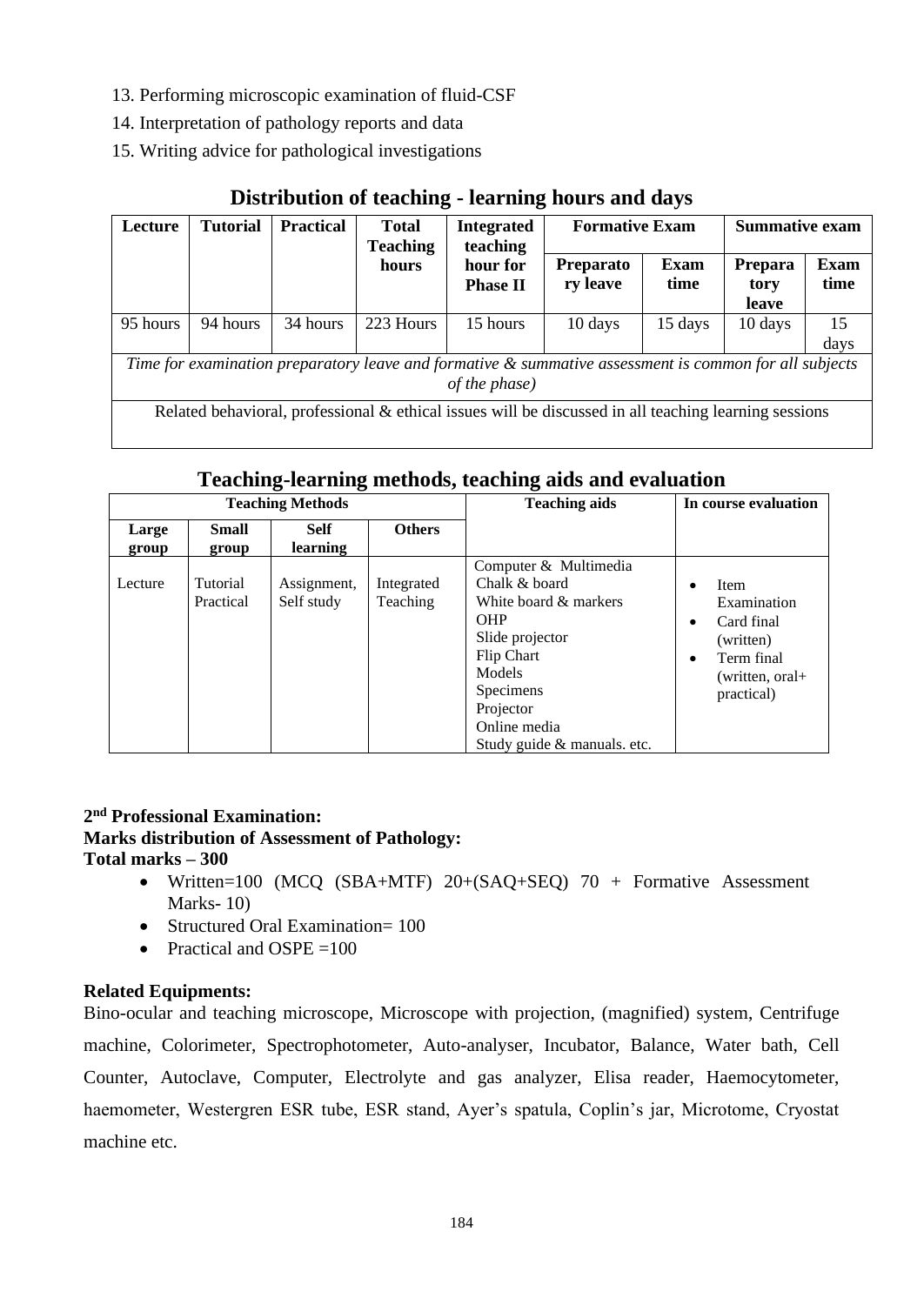### **Contents of Term –I** and **Term -II**

**Term-** *I will include all chapters of GP, fluid and electrolyte imbalance covering acid base balance, electrolyte disorders, Carbohydrate metabolic disorders, including hypo and hyperglycemia, lipid metabolic disorder, hematopathology and lymphoreticular system, examination of body fluid, obesity*.

**Term** *–II will cover the systemic pathology. Different item of clinical pathology will be incorporated in the relevant chapter of systemic pathology, such as urine examination and KFT can be included in renal system, semen analysis in male genital system, LFT in HBS, CSF examination in CNS.*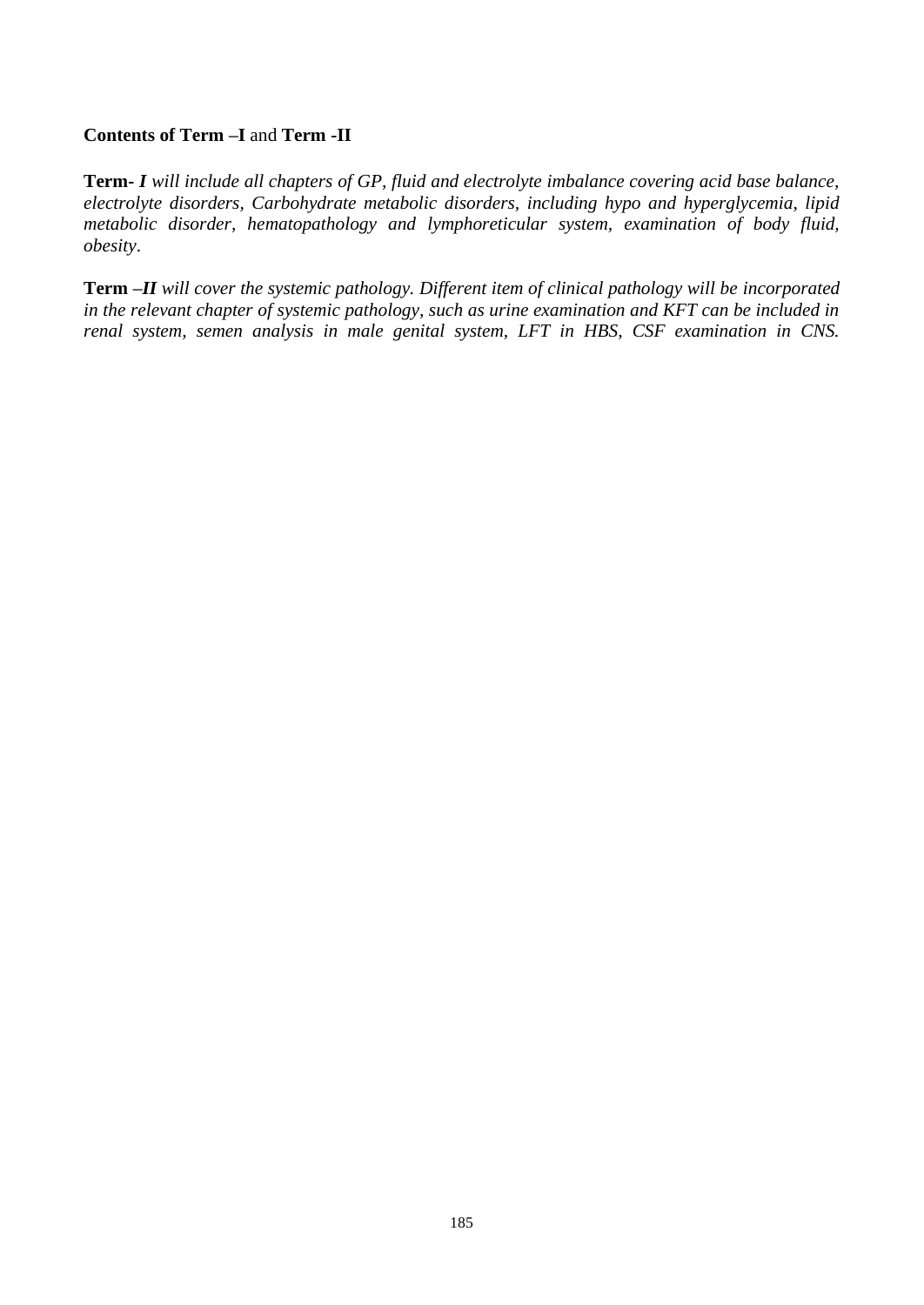# **Learning Objectives and Course Contents in Pathology**

# **Term I A- General Pathology, Haematolymphoid System (Term-1A)**

| <b>Learning Objectives</b>                                                                                                                                                                                                                                                                                                                                                                                                                                     | <b>Contents</b>                                                                                                                                                                                                                                                                                                                                                                                                                                                                                | <b>Teaching hours</b>                                                |
|----------------------------------------------------------------------------------------------------------------------------------------------------------------------------------------------------------------------------------------------------------------------------------------------------------------------------------------------------------------------------------------------------------------------------------------------------------------|------------------------------------------------------------------------------------------------------------------------------------------------------------------------------------------------------------------------------------------------------------------------------------------------------------------------------------------------------------------------------------------------------------------------------------------------------------------------------------------------|----------------------------------------------------------------------|
| <b>Introduction to pathology:</b><br>Students will be able to<br>define pathology and its different branches<br>define aetiology, pathogenesis and morphology<br>Cell injury:<br>Student will be able to:<br>define reversible and irreversible injury.<br>identify the causes of cell injury.<br>$\bullet$                                                                                                                                                    | <b>Introduction to pathology:</b><br>Core:<br>Introduction to different branches of pathology<br>Definition of aetiology, morphology and pathogenesis<br>$\bullet$<br>Cell injury:<br>Core:<br>Cause of cell injury<br>Reversible and irreversible injury: mechanism<br>$\bullet$                                                                                                                                                                                                              | $L = 1$<br>$T = 1$<br>$P = 0$<br>$L = 2,3,4$<br>$T = 2,3$<br>$P = 0$ |
| describe the mechanisms of reversible and irreversible injury.<br>٠<br>define cellular swelling and fatty change.<br>$\bullet$<br>define necrosis and apoptosis.<br>$\bullet$<br>describe types of necrosis and cite examples.<br>٠<br>describe the morphological changes in necrosis and apoptosis.<br>$\bullet$<br>describe the mechanism of different types of necrosis including<br>$\bullet$<br>gangrene<br>describe clinical effects of tissue necrosis. | Mechanism of hypoxic injury<br>$\bullet$<br>Name of free radical, target of free radical and<br>$\bullet$<br>scavenging system (name of the anti-oxidant), definition<br>of reperfusion injury<br>Definition of necrosis and apoptosis, types of necrosis and<br>$\bullet$<br>morphologic feature with examples<br><b>Additional:</b><br>Mechanism of free radical injury and reperfusion injury,<br>apoptosis<br>Consequences of mitochondrial dysfunction and loss of<br>calcium homeostasis |                                                                      |
| <b>Pigments and calcification</b><br>Students will be able to:<br>Define Hyaline changes, pathological calcification, Intracellular<br>accumulation.                                                                                                                                                                                                                                                                                                           | <b>Pigments and calcification</b><br>Core:<br>Pathological calcification-dystrophic and metastatic:<br>$\bullet$<br>definitions with examples.<br>Different intracellular pigmentation particularly their name<br><b>Additional:</b><br>Mechanism of calcification                                                                                                                                                                                                                             | $L = 5$<br>$T = 3$                                                   |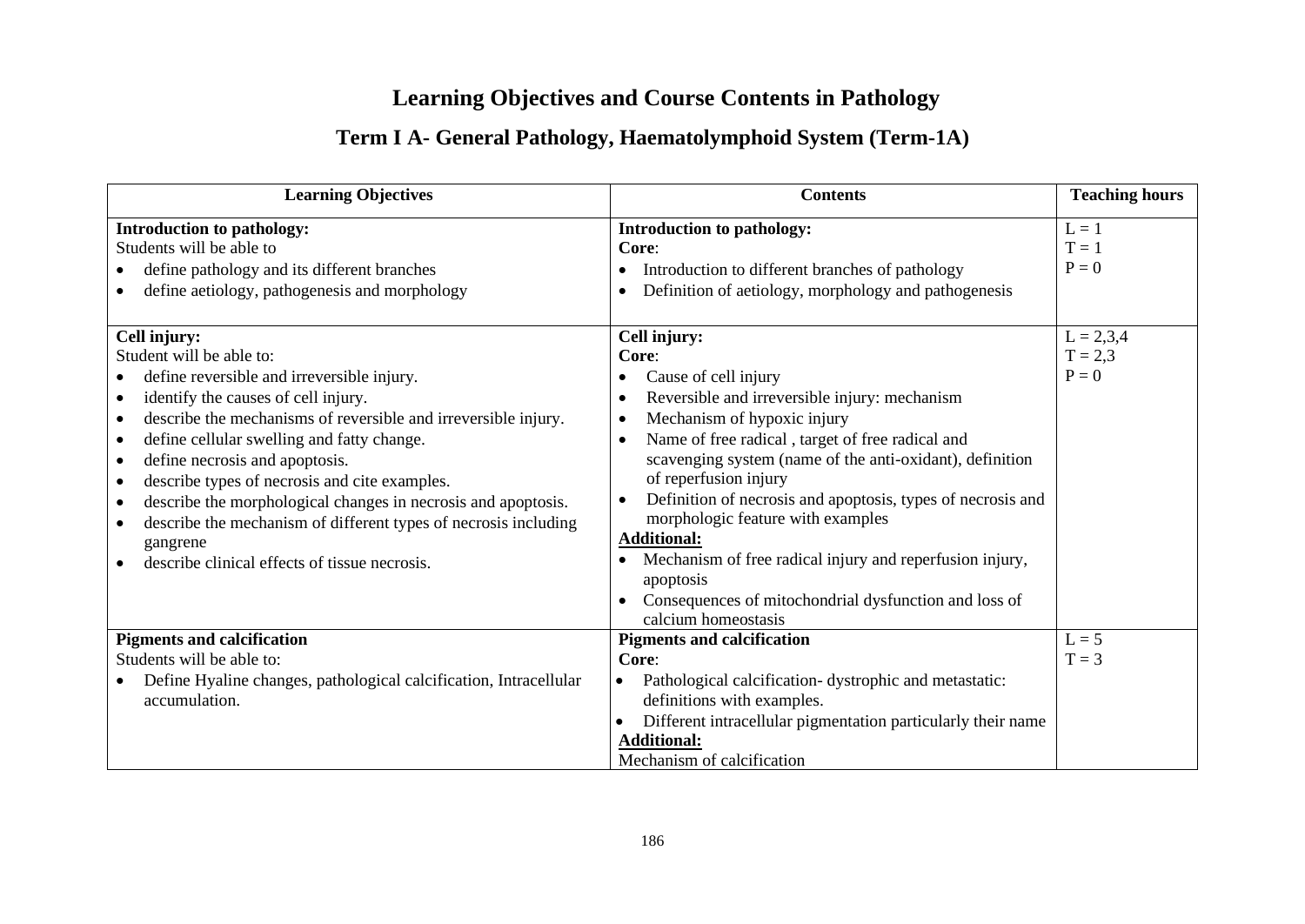| <b>Learning Objectives</b>                                                                                                                                                                                                                                                                                                                                                                                                                                                                                                                                                                                                                                                                                                                   | <b>Contents</b>                                                                                                                                                                                                                                                                                                                                                                                                                                                                                                                                                                                                                                             | <b>Teaching</b><br>hours              |
|----------------------------------------------------------------------------------------------------------------------------------------------------------------------------------------------------------------------------------------------------------------------------------------------------------------------------------------------------------------------------------------------------------------------------------------------------------------------------------------------------------------------------------------------------------------------------------------------------------------------------------------------------------------------------------------------------------------------------------------------|-------------------------------------------------------------------------------------------------------------------------------------------------------------------------------------------------------------------------------------------------------------------------------------------------------------------------------------------------------------------------------------------------------------------------------------------------------------------------------------------------------------------------------------------------------------------------------------------------------------------------------------------------------------|---------------------------------------|
| <b>Acute Inflammation</b><br>Student will be able to:<br>define inflammations<br>describe the sequence of vascular changes<br>$\bullet$<br>define exudates and transudate and their mechanism of formation,<br>clinical significance<br>describe the acute inflammatory cells and their functions.<br>$\bullet$<br>name the various types of chemical mediators and their role<br>$\bullet$<br>describe morphological types of inflammation<br>$\bullet$<br>describe the local and general clinical features of acute<br>$\bullet$<br>inflammation<br>explain the local and general body response in acute inflammation<br>٠<br>list the hazards and complications of acute inflammation.<br>explain the various fates of acute inflammation | <b>Acute Inflammation</b><br>Core:<br>Causes and cardinal signs or features of acute inflammation;<br>Vascular and cellular events Chemical mediators and their<br>function<br>Morphological patterns of acute inflammation<br>$\bullet$<br>Out come of acute inflammation<br>$\bullet$<br>Local and systemic effect of acute inflammation<br><b>Additional:</b><br>Recruitment of leukocytes<br>$\bullet$<br>Role of complement, coagulation and kinin system<br>Mechanism of neutrophil recruitment<br>$\bullet$<br>Recognition of microbes and dead tissue<br>$\bullet$<br>Defects in leukocyte function<br>$\bullet$<br>How the chemical mediator works | $L = 6,7,8,9$<br>$T = 4.5$<br>$P = 1$ |
| <b>Chronic inflammation:</b><br>Student will be able to:<br>define chronic Inflammation<br>describe the characteristic features and types of chronic<br>Inflammation<br>define granuloma<br>$\bullet$<br>mention a etiological classification of granuloma with example<br>$\bullet$<br>describe the morphological features of tubercular granuloma<br>$\bullet$<br>describe clinical implications of chronic inflammations.                                                                                                                                                                                                                                                                                                                 | <b>Chronic inflammation:</b><br>Core:<br>Cause<br>Difference with acute inflammation<br>Role of macrophage<br>-<br>Examples of granulomatous lesion<br>$\bullet$<br>Type of granuloma<br>$\bullet$<br>Mechanism of granuloma<br>$\bullet$<br><b>Additional-</b> Giant cells                                                                                                                                                                                                                                                                                                                                                                                 | $L = 10$<br>$T = 6$<br>$P = 2$        |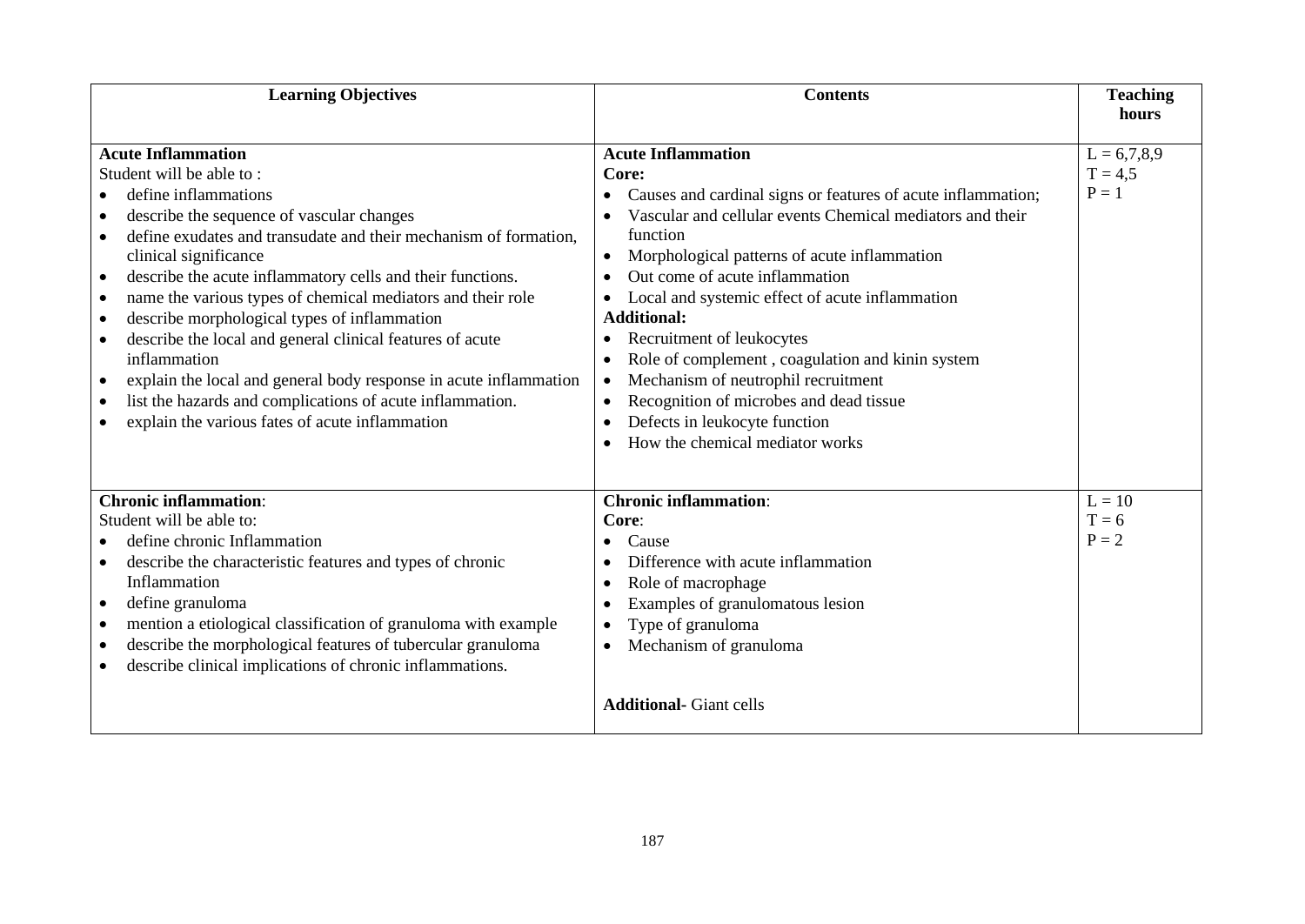| <b>Learning Objectives</b>                                                       | <b>Contents</b>                                                    | <b>Teaching hours</b> |
|----------------------------------------------------------------------------------|--------------------------------------------------------------------|-----------------------|
| <b>Repair and healing:</b>                                                       | <b>Repair and healing:</b>                                         | $L = 11,12$           |
| Student will be able to:                                                         | Core:                                                              | $T = 7$               |
| Define healing, repair and regeneration                                          | Definition of healing, repair and regeneration                     |                       |
| Describe the mechanisms of primary and secondary wound healing                   | Steps of cutaneous wound healing,                                  |                       |
| Distinguish the differences between healing by first and secondary               | • Factors influencing wound healing                                |                       |
| intention                                                                        | Complications of wound healing,                                    |                       |
| List the local and general factors influencing healing<br>$\bullet$              | Fracture healing                                                   |                       |
| List the complications of wound healing                                          | Nerve regeneration                                                 |                       |
|                                                                                  | <b>Additional:</b>                                                 |                       |
|                                                                                  | Stem cell                                                          |                       |
|                                                                                  | Growth cycle                                                       |                       |
|                                                                                  | Extracellular matrix                                               |                       |
| Edema and electrolyte disorder                                                   | Edema and electrolyte disorder                                     | $L = 13, 14$          |
| Student will be able to:                                                         | Core:                                                              | $T = 8$               |
| define oedema and classify oedema                                                | Pathophysiology of oedema                                          |                       |
| describe the pathogenesis and mechanism of inflammatory and                      | Mechanism of oedema in cirrhosis, renal disease and heart          |                       |
| noninflammatory oedema                                                           | failure                                                            |                       |
| describe various types of clinical oedema a) Cardiac b) Hepatic, c)<br>$\bullet$ | Examination of body fluids such as pleural effusion, ascitic fluid |                       |
| Renal, d) Pulmonary, e) Nutritional                                              | Electrolyte disorder: causes of metabolic acidosis, metabolic      |                       |
| explain the clinical significance of oedema<br>$\bullet$                         | alkalosis, respiratory acidosis & respiratory alkalosis            |                       |
|                                                                                  | <b>Additional:</b>                                                 |                       |
| Student will be able to:                                                         | Hyperemia, congestion and haemorrhage and Shock                    | $L = 15,16$           |
| define hyperaemia, congestion and hemorrhage                                     | Core:                                                              | $T = 9,10$            |
| describe different types of hemorrhage and effects of acute and<br>$\bullet$     | Definition of hyperaemia, congestion and haemorrhage               | $P = 3$               |
| chronic haemorrhage                                                              | Cause of passive Congestion in lung and liver                      |                       |
| explain the mechanism of hyperaemia and congestion<br>$\bullet$                  | Shock: type, pathogenesis of septic shock, stages                  |                       |
| describe the tissue changes of passive venous congestion of liver                |                                                                    |                       |
| and lung.                                                                        | <b>Additional:</b>                                                 |                       |
| define shock<br>$\bullet$                                                        | Morphology of passive congestion in lung and liver                 |                       |
| list the different types of shock                                                | Mechanism of compensation in shock                                 |                       |
| describe the pathophysiology of shock with its various stages.                   |                                                                    |                       |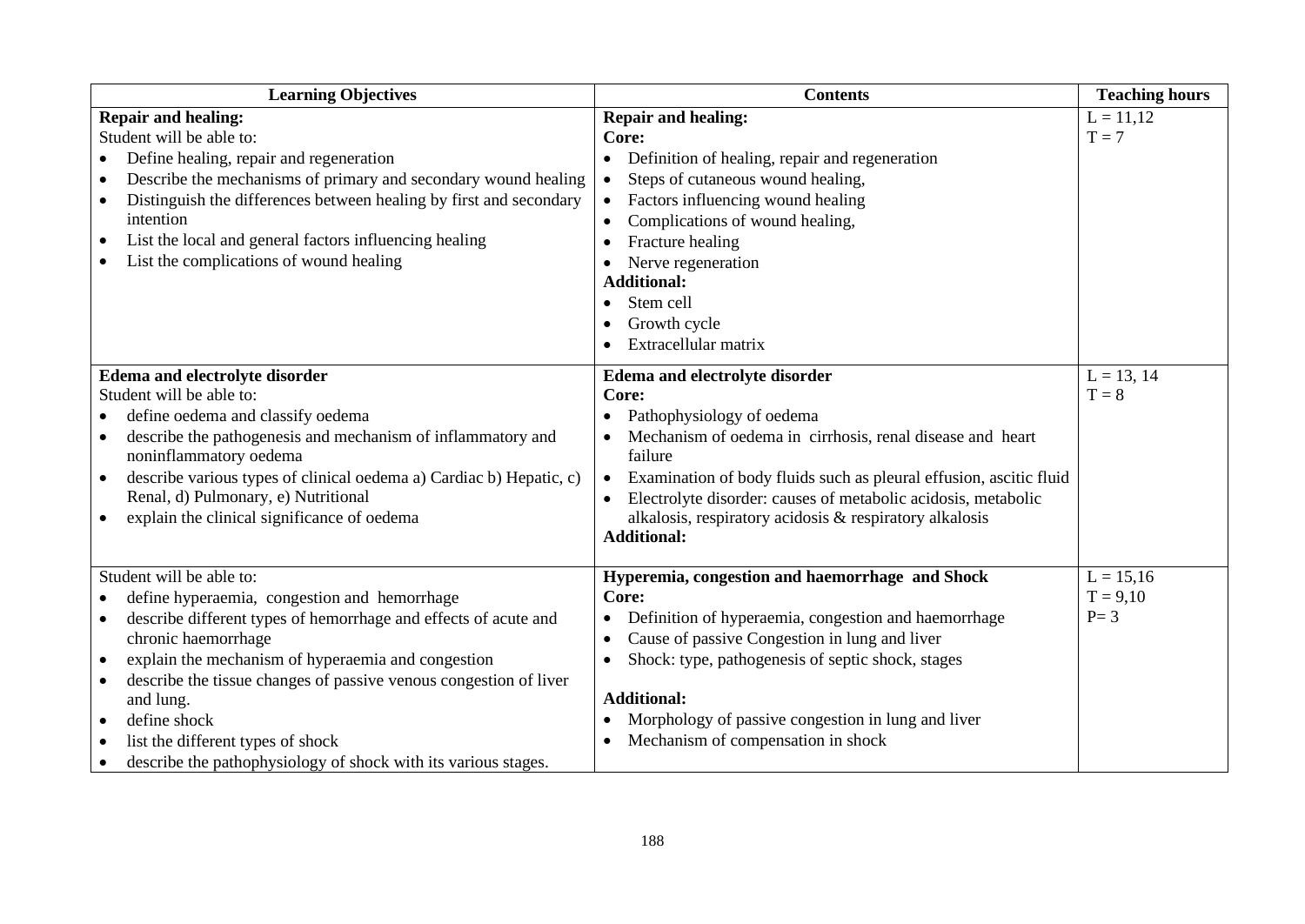| <b>Learning Objectives</b>                                                                                                                                                                                                                                                                                                                                                                                                                                    | <b>Contents</b>                                                                                                                                                                                                                                                                                                         | <b>Teaching</b>                                             |
|---------------------------------------------------------------------------------------------------------------------------------------------------------------------------------------------------------------------------------------------------------------------------------------------------------------------------------------------------------------------------------------------------------------------------------------------------------------|-------------------------------------------------------------------------------------------------------------------------------------------------------------------------------------------------------------------------------------------------------------------------------------------------------------------------|-------------------------------------------------------------|
| <b>Thrombosis and embolism:</b><br>Student will be able to:<br>define thrombosis and thrombus<br>describe the pathogenesis of thrombosis<br>$\bullet$<br>describe morphology of thrombus, difference with post mortem<br>$\bullet$<br>clot<br>list the effects of thrombi, DIC<br>$\bullet$<br>list the fate of a thrombus<br><b>Embolism and infarction</b><br>Student will be able to:<br>define embolism<br>$\bullet$<br>list types of emboli<br>$\bullet$ | <b>Thrombosis and embolism:</b><br>Core:<br>• Mechanism of thrombosis<br>• fate of thrombus,<br>• Clinical consequence of venous thrombosis, arterial and cardiac<br>thrombosis<br>$\bullet$ DIC<br><b>Embolism and infarction</b><br>Core:<br>• Definition of embolism<br>• Pulmonary embolism: source and consequence | hours<br>$L = 17$<br>$T = 11,12$<br>$L = 18$<br>$T = 11,12$ |
| describe the pathogenesis of pulmonary and systemic embolism<br>$\bullet$<br>and their effects<br>list the fates of emboli<br>$\bullet$<br>define infarct and infarction<br>$\bullet$<br>describe the pathogenesis of infarction<br>$\bullet$<br>list different types and common sties of infarct<br>$\bullet$<br>describe morphological changes and fate of an infarct                                                                                       | • Systemic thromboembolism: source and consequence<br>• Air embolism, fat embolism, amniotic fluid embolism: source<br>and consequence<br>• Infarct: definition, types, factors influencing the formation of<br>infarct                                                                                                 |                                                             |
| Growth disturbance and adaptive change<br>Student will be able to:<br>define cellular adaptation<br>list the different types of cellular adaptations<br>describe the pathogenesis and morphological features of different<br>$\bullet$<br>types of cellular adaptations.                                                                                                                                                                                      | Growth disturbance and adaptive change<br>Core:<br>• Adaptive change<br>• Definitions and examples of atrophy, metaplasia, hypertrophy,<br>hyperplasia<br><b>Additional:</b><br>Mechanism of the adaptive changes                                                                                                       | $L = 19$<br>$T = 13$<br>$P = 4$                             |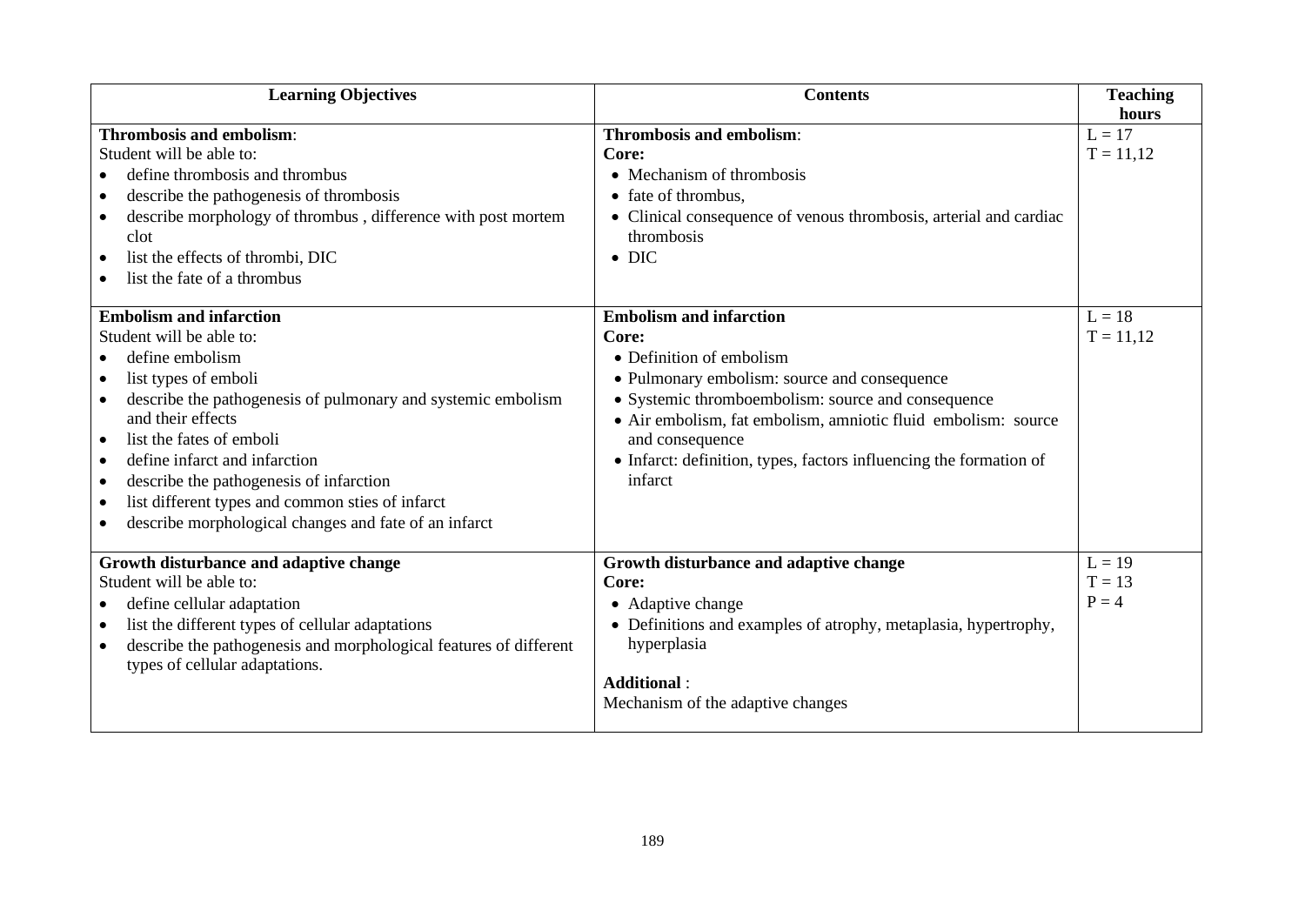| <b>Learning Objectives</b>                                                      | <b>Contents</b>                                                   | <b>Teaching</b> |
|---------------------------------------------------------------------------------|-------------------------------------------------------------------|-----------------|
|                                                                                 |                                                                   | hours           |
| <b>Neoplasia</b>                                                                | <b>Neoplasia</b>                                                  | $L =$           |
| Student will be able to:                                                        | Core:                                                             | 20, 21, 22, 23  |
| define neoplasia and different tumor like conditions                            | • Definition and characteristics of neoplasia                     | $T = 14,15$     |
| classify tumors<br>$\bullet$                                                    | • Nomenclature                                                    | $P = 5,6,7$     |
| list the characteristic features of benign and malignant tumors                 | • Features of benign and malignant tumour                         |                 |
| list the characteristic features of carcinoma and sarcoma<br>$\bullet$          | • Spread of tumour                                                |                 |
| describe the mechanism of spread of malignant tumors<br>$\bullet$               | • Genetic predisposition of cancer                                |                 |
| classify & enlist the different carcinogens.<br>$\bullet$                       | • Example of proto-oncogene, cancer suppressor gene               |                 |
| describe the parameters required for grading and staging of<br>malignant tumors | • Precancerous conditions                                         |                 |
| describe the significance of grading and staging<br>$\bullet$                   | <b>Additional:</b>                                                |                 |
| list the precancerous conditions<br>$\bullet$                                   | • Molecular basis of cancer                                       |                 |
| explain the difference between invasive carcinoma, carcinoma in<br>$\bullet$    | • Multiple step of carcinogenesis,                                |                 |
| situ, locally malignant tumors, latent cancer and dormant cancer.               |                                                                   |                 |
| list clinical effects of neoplasia.<br>$\bullet$                                |                                                                   |                 |
| list the various methods in the laboratory for diagnosis of cancer.             |                                                                   |                 |
| describe briefly principles of histo-pathological examination,<br>$\bullet$     |                                                                   |                 |
| cytological examination, tumor markers and immunocyto/                          |                                                                   |                 |
| histochemistry.                                                                 |                                                                   |                 |
|                                                                                 |                                                                   |                 |
| Carcinogenesis                                                                  | Carcinogenesis                                                    | $L = 24, 25,$   |
| Student must be able to                                                         | Core:                                                             | $T = 16$        |
| • list the major chemical carcinogens, radiant carcinogens and                  | • Chemical carcinogen: classification                             |                 |
| biological carcinogens                                                          | • Tumour: initiation and promotion                                |                 |
| explain the initiation and promotion of carcinogenesis.<br>$\bullet$            | • Microbiologlogical carcinogen: name and the cancer associated   |                 |
|                                                                                 | with them                                                         |                 |
|                                                                                 | • Name of the radiant energy and the cancer associated with them  |                 |
|                                                                                 | <b>Additional:</b>                                                |                 |
|                                                                                 | Mechanism of the carcinogenesis of the viruses and radiant energy |                 |
|                                                                                 | particularly of HPV and EBV and H pylori                          |                 |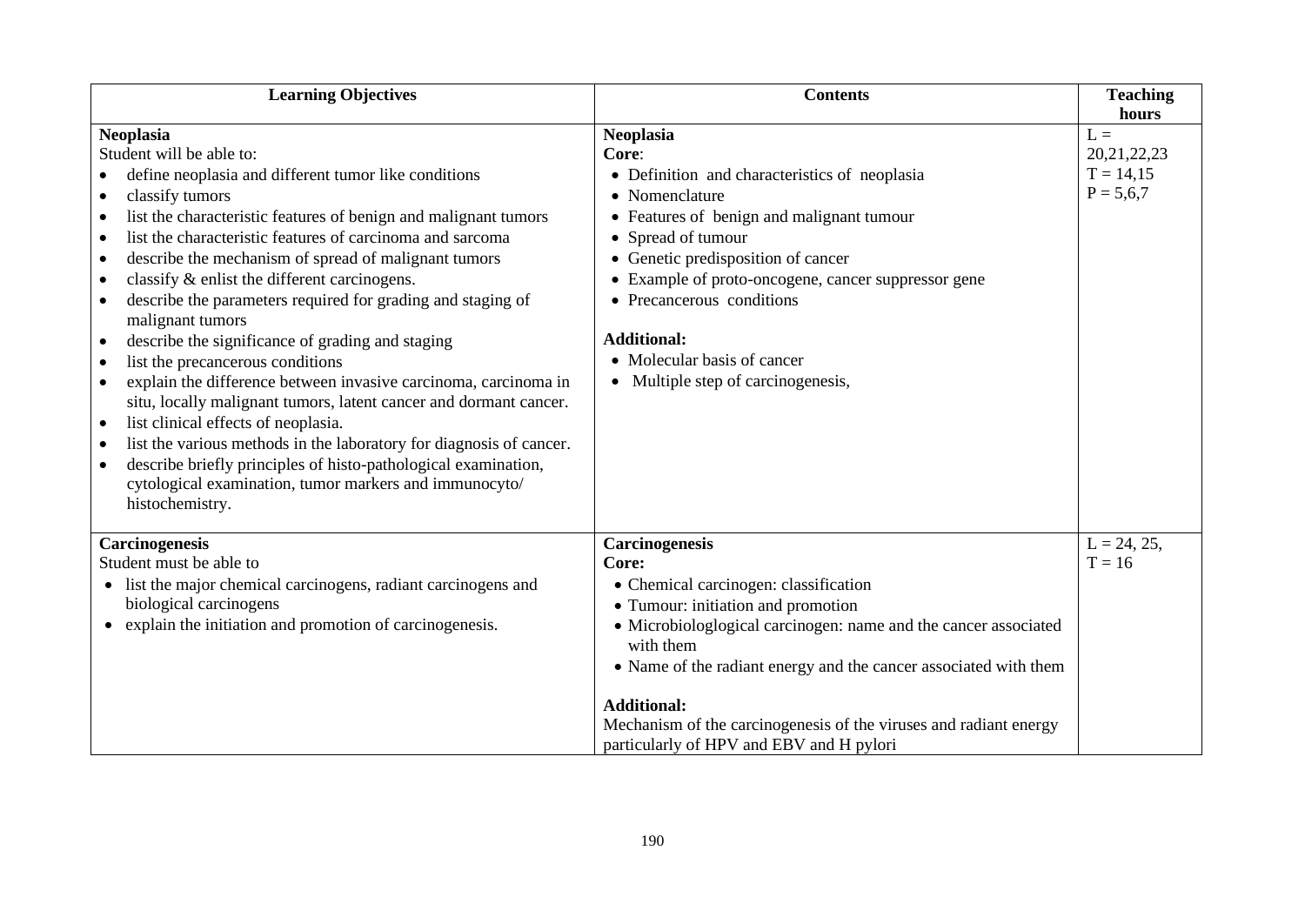| <b>Learning Objectives</b>                                      | <b>Contents</b>                                                                                                      | <b>Teaching</b> |
|-----------------------------------------------------------------|----------------------------------------------------------------------------------------------------------------------|-----------------|
|                                                                 |                                                                                                                      | hours           |
| Tumor immunity and clinical aspects of neoplasia and laboratory | Tumor immunity and clinical aspects of neoplasia and                                                                 | $L = 26$        |
| diagnosis of tumor                                              | laboratory diagnosis of tumor                                                                                        | $T = 17$        |
| Student will be able to:                                        | Core:                                                                                                                |                 |
| define tumor antigen and immune surveillance                    | • Tumor antigen                                                                                                      |                 |
| name the antitumor mechanism                                    | Antitumor mechanism<br>$\bullet$                                                                                     |                 |
| list the local and systemic effect of cancer                    | • Immune surveillance                                                                                                |                 |
| mention the basis of grading and staging of tumor               | • Cancer cachexia                                                                                                    |                 |
| give an out line of the laboratory diagnosis of cancer          | • Paraneoplastic syndrome                                                                                            |                 |
|                                                                 | • Grading and staging of tumor: basis and their use                                                                  |                 |
|                                                                 | • Laboratory diagnosis: role of FNAC, cytological examination,<br>pap smear, frozen section and immunohistochemistry |                 |
|                                                                 | <b>Additional:</b>                                                                                                   |                 |
|                                                                 | • Mechanism of immune surveillance                                                                                   |                 |
|                                                                 | • Praraneoplastic syndrome                                                                                           |                 |
|                                                                 | • Molecular diagnosis of cancer                                                                                      |                 |
| <b>Genetics</b>                                                 | <b>Genetics</b>                                                                                                      | $L = 27,28$     |
| Student will be able to:                                        | Core:                                                                                                                | $T = 18$        |
| explain the basic concepts of inheritance.                      | • Basic definitions, mutation, type,                                                                                 |                 |
| classify the different genetic disorders.                       | • Classification of genetic disease,                                                                                 |                 |
| ٠                                                               | • Mendelian disorder: characteristics and examples,                                                                  |                 |
|                                                                 | • features of down syndrome, turner syndrome and Klinefelter                                                         |                 |
|                                                                 | syndrome and hermaphrodite                                                                                           |                 |
|                                                                 | • Name of the tools for diagnosis of genetic disease-                                                                |                 |
|                                                                 | karyotype, FISH, PCR.                                                                                                |                 |
|                                                                 | <b>Additional:</b>                                                                                                   |                 |
|                                                                 | • Biochemical and molecular basis of single gene disorder,                                                           |                 |
|                                                                 | lysosomal storage disease                                                                                            |                 |
|                                                                 | • Single gene disorder non-classical inheritance                                                                     |                 |
|                                                                 | • Indications of prenatal diagnosis                                                                                  |                 |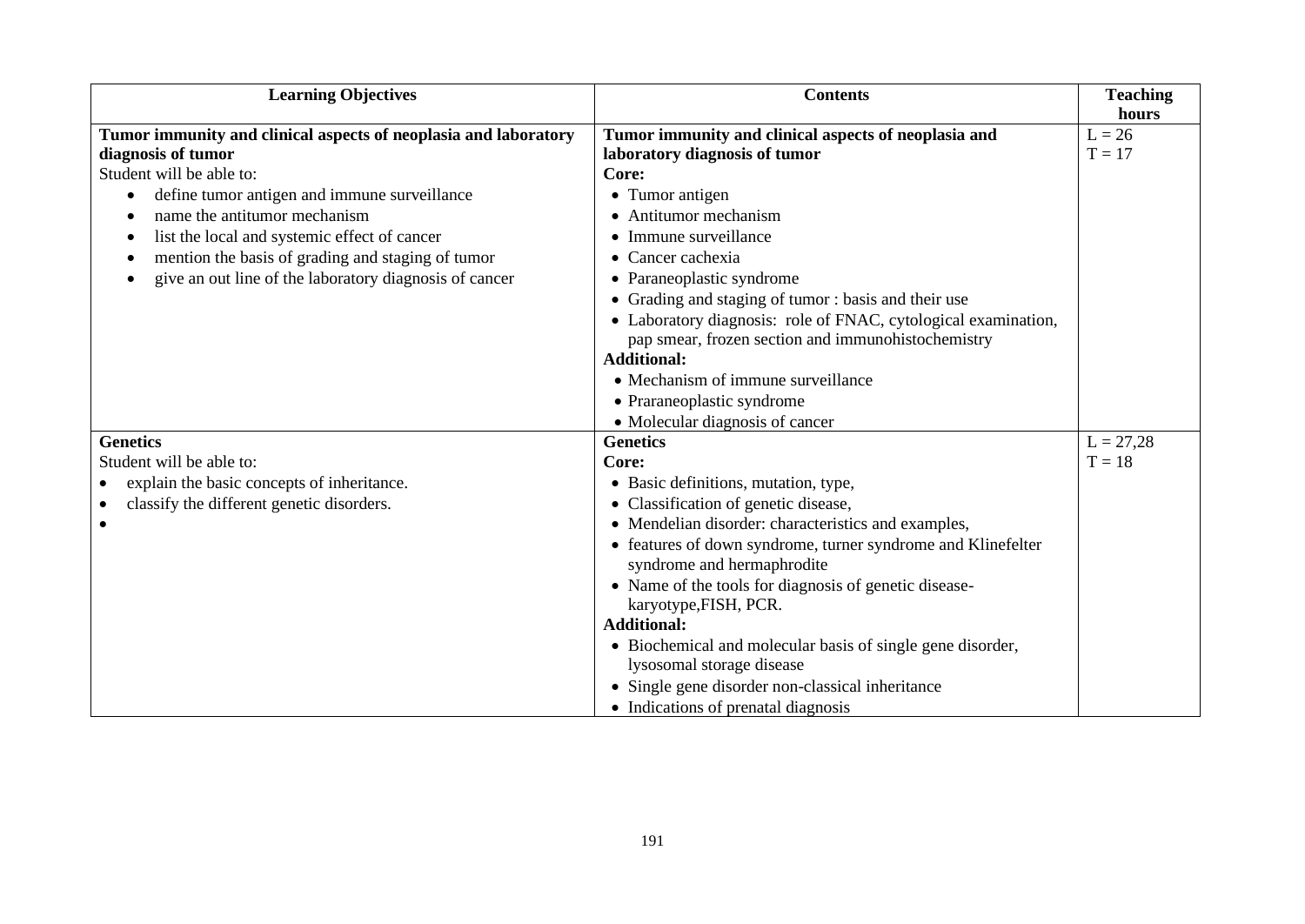| <b>Learning Objectives</b>                                                                                       | <b>Contents</b>                                                 | <b>Teaching</b><br>hours |
|------------------------------------------------------------------------------------------------------------------|-----------------------------------------------------------------|--------------------------|
| Immunopathology                                                                                                  | Immunopathology                                                 | $L = 29, 30$             |
| Student will be able to:                                                                                         | Core:                                                           | $T = 19$                 |
| Describe the basic mechanism of immunological disorders –                                                        | • Name of immune deficiency diseases                            |                          |
| hypersensitivity, autoimmune disease, immunodeficiency                                                           | • Autoimmune diseases: name of the organ specific auto immune   |                          |
|                                                                                                                  | diseases and the basic pathogenesis (name of the antibody)      |                          |
|                                                                                                                  | • Name of the diagnostic tools                                  |                          |
| <b>Infectious Disease</b>                                                                                        | <b>Infectious Disease</b>                                       | $L = 31$                 |
| Student will be able to:                                                                                         | Core:                                                           | $T = 19$                 |
| Describe & classify the diseases caused by environmental hazards<br>$\bullet$                                    | • Lesions produced by tuberculosis, leprosy and syphilis        |                          |
| and infectious disease                                                                                           | • Name of the diagnostic tools                                  |                          |
| <b>Nutritional disorders</b>                                                                                     | <b>Nutritional disorders</b>                                    | $L = 32,33$              |
| Student will be able to:                                                                                         | Core:                                                           | $T = 20$                 |
| define and briefly describe PEM, Kwashiorkor, Marasmus &<br>vitamin deficiencies with their clinical consequence | Bone changes in deficiency states<br>$\bullet$                  |                          |
|                                                                                                                  | Features of vitamin A, Vit $B_{12}$ and folic acid deficiency   |                          |
|                                                                                                                  | <b>Additional:</b>                                              |                          |
|                                                                                                                  | Iron metabolism                                                 |                          |
|                                                                                                                  | Vitamin A and D metabolism                                      |                          |
|                                                                                                                  | Vitamin $B_{12}$ and folic acid deficiency mechanism            |                          |
| <b>Environmental diseases and hazards</b>                                                                        | <b>Environmental diseases and hazards</b>                       | $L = 34,35$              |
| Student will be able to:                                                                                         | Core:                                                           | $T = 20$                 |
| describe and classify the diseases cost by environmental hazards                                                 | Diseases associated with smoking, arsenicosis, radiation hazard |                          |
| Total teaching hour in General Pathology (Term I A)                                                              |                                                                 |                          |

**Lecture : 35 Hours Tutorial : 20 X 2 = 40 Hours Practical : 07x 1 = 07 Hours Total teaching hours of General Pathology = 82 Hours**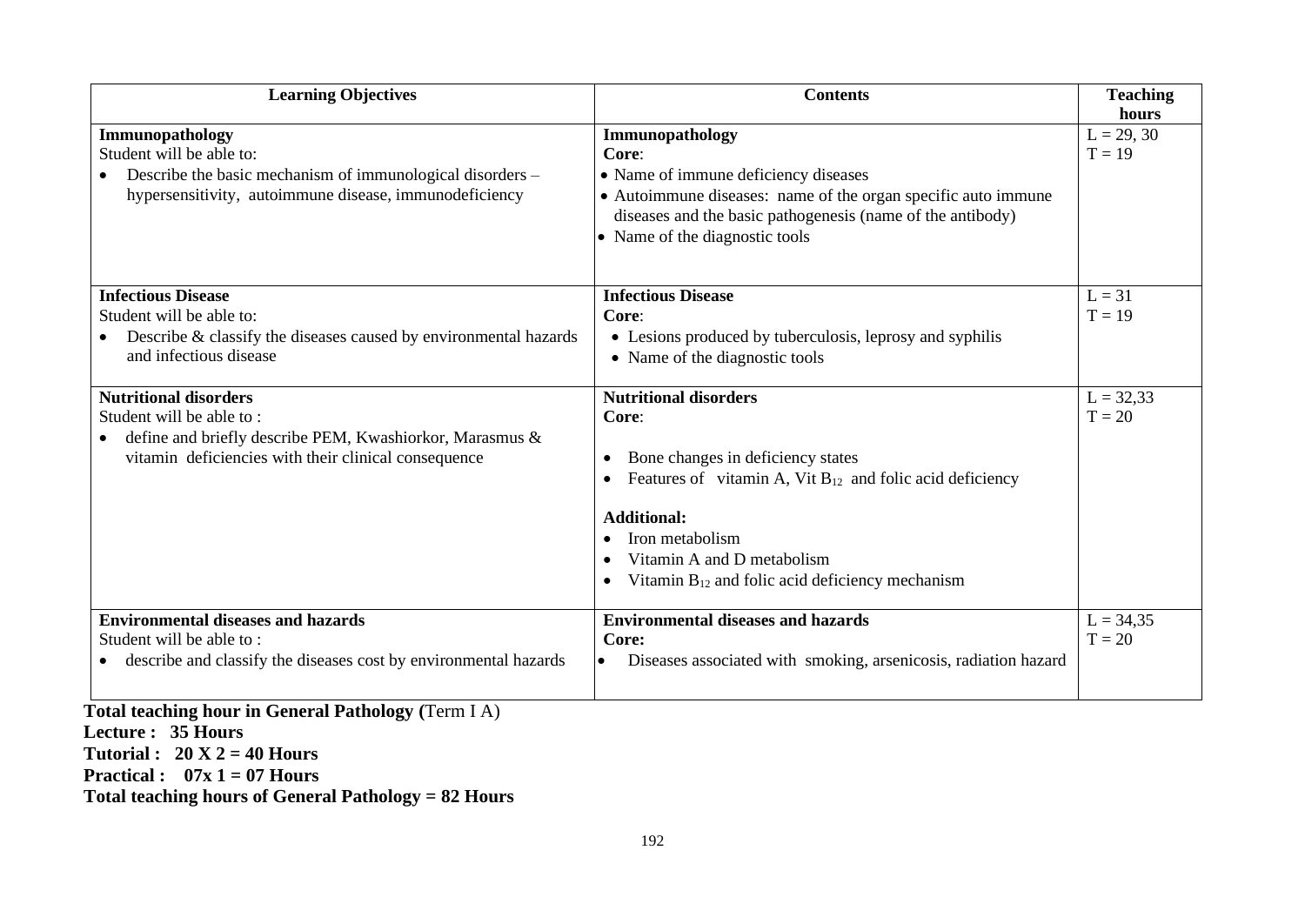# **Term-1B - General Pathology, Haematolymphoid System (Term-1B)**

|                          | Lymphoreticular                                                              | 3. Lymphoreticular                                                       | $L = 36,37$          |
|--------------------------|------------------------------------------------------------------------------|--------------------------------------------------------------------------|----------------------|
| Student will be able to: |                                                                              | Core:                                                                    | $T = 21$             |
|                          | list the causes of lymphadenitis and describe the morphological features.    | Causes of lymphadenopathy, Outline of classification of NHL<br>$\bullet$ | $P = 8$              |
|                          | classify Hodgkin and non-Hodgkin lymphomas.                                  | Hodgkin and non-Hodgkin lymphomas : Classification, morphology<br>٠      |                      |
| $\bullet$                | describe the morphological features of Hodgkin's and non-Hodgkin             | <b>Additional:</b>                                                       |                      |
|                          | lymphoma and correlate with clinical course.                                 | Immune diagnosis of Hodgkin lymphoma                                     |                      |
|                          |                                                                              | Burkitt lymphoma: morphology<br>$\bullet$                                |                      |
|                          |                                                                              | Follicular lymphoma: morphology<br>$\epsilon$                            |                      |
|                          |                                                                              | Causes of splenomegaly<br>$\bullet$                                      |                      |
|                          | Student will be able to:                                                     | 4. Hematopathology                                                       |                      |
|                          | describe main findings in a peripheral blood film.                           | Core:                                                                    |                      |
|                          | state the indications of bone marrow examination and describe normal         | Hematopoiesis, different stages of RBC and WBC<br>$\bullet$              | $L = 38-47$          |
|                          | bone marrow findings.                                                        | Causes of Leukocytosis, leucopenia, eosinophilia, monocytosis and        | $T = 22 - 27$        |
| $\bullet$                | state normal haemoglobin level with age & sex variations and red cell        | thrombocytopenia                                                         | $P = 9-15$           |
|                          | indices (MCV, MCH, MCHC)                                                     | Anemia: morphological and etiological classification                     |                      |
| ٠                        | define and classify anaemia based on morphology and aetiology                | Lab. diagnosis of nutritional anemia, iron deficiency anemia,            |                      |
| $\bullet$                | list the causes of iron deficiency anaemia and state the laboratory          | megaloblastic anemia, pernicious anemia                                  |                      |
|                          | investigations.                                                              | Hemolytic anemia: classification<br>$\bullet$                            |                      |
| $\bullet$                | list the causes of megaloblastic anaemia and other conditions that leads to  | Thalassemia and sickle cell anemia: lab diagnosis<br>$\bullet$           |                      |
|                          | macrocytosis.                                                                | Aplastic anemia: etiology and lab diagnosis<br>$\bullet$                 |                      |
| $\bullet$                | describe laboratory investigations for megaloblastic anaemia                 | PNH, AIHA, Coombs test<br>$\bullet$                                      |                      |
| $\bullet$                | classify haemolytic anaemia.                                                 | Classification of bleeding disorder<br>$\bullet$                         |                      |
| $\bullet$                | describe the findings on peripheral blood film and list further              | ITP: causes and lab diagnosis                                            |                      |
|                          | investigations to identify its aetiology.                                    | Hemophilia: causes and lab. investigation                                |                      |
| $\bullet$                | list different types of haemoglobino-pathies and thalassaemia                | Leukemia: classification and lab.diagnosis                               |                      |
| $\bullet$                | describe the pathogenesis of sickle cell anaemia and thalassaemia.           | CGL<br>$\bullet$                                                         |                      |
| $\bullet$                | list the causes of pancytopenia and describe peripheral blood film findings  | Multiple myeloma: lab. Diagnosis<br>$\bullet$                            |                      |
|                          | and bonemarrow findings of aplastic anaemia.                                 | Additional:                                                              |                      |
| $\bullet$                | list the causes of haemorrhagic disorders and interpret its screening lists. | Constituents of blood and bone marrow<br>$\bullet$                       |                      |
| $\bullet$                | discuss haemophilia and ITP                                                  | Polycythemia                                                             |                      |
| $\bullet$                | define leukaemia, classify leukaemia and describe peripheral blood film      | Blood Group and blood transfusion                                        |                      |
|                          | and bone marrow findings in different leukaemias.                            | Core:                                                                    |                      |
| $\bullet$                | explain leukaemoid reactions.                                                | Blood transfusion: grouping and cross matching, transfusion reaction,    | $L = 48,49$          |
| $\bullet$                | define polycythemia and classify it.                                         | blood transmissible disease, Rh incompatibility, Blood transfusion       | $T = 28,29$          |
| $\bullet$                | define paraproteinaemia and describe the laboratory investigations of        | products                                                                 |                      |
|                          | multiple myeloma                                                             | LECTURE ON INTERPRETATION OF RESPECTIVE REPORTING                        |                      |
|                          |                                                                              |                                                                          | $L = 50$<br>$P = 16$ |
|                          |                                                                              | Instruments demonstrations                                               |                      |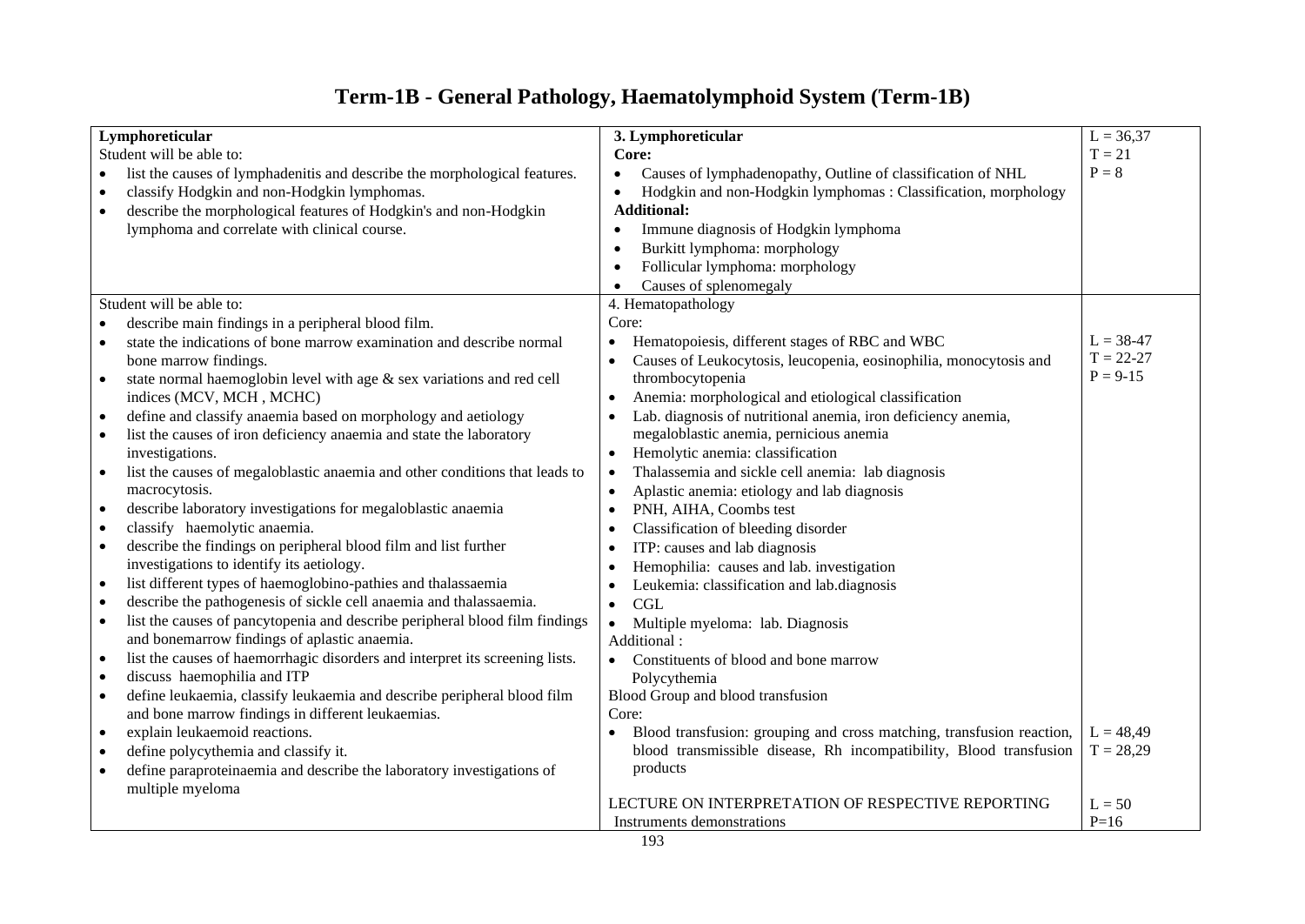**Total teaching hour in Haematolymphoid Pathology** (Term-1B) **Lecture : 15 Hours Tutorial : 9X 2 = 18 Hours Practical : 08x 1 = 08Hours + 1 Hours (Instruments) Total teaching hours of Haematolymphoid Pathology = 42 Hours Integrated teaching** 

**(Term 1A- 82 Hours + Term 1B- 42 Hours =124 Hours)**

| <b>Learning Objectives</b>                                                                                                                                                                                                                                                                                                                                                                                                                                                                                                                                                                                                                                                                  | <b>Contents</b>                                                                                                                                                                                                                                                                                                                                                                                                                    | <b>Teaching hours</b>           |
|---------------------------------------------------------------------------------------------------------------------------------------------------------------------------------------------------------------------------------------------------------------------------------------------------------------------------------------------------------------------------------------------------------------------------------------------------------------------------------------------------------------------------------------------------------------------------------------------------------------------------------------------------------------------------------------------|------------------------------------------------------------------------------------------------------------------------------------------------------------------------------------------------------------------------------------------------------------------------------------------------------------------------------------------------------------------------------------------------------------------------------------|---------------------------------|
| <b>Blood vessels</b><br>Student will be able to:<br>define arteriosclerosis and atherosclerosis<br>list the risk factors and discuss the pathogenesis of atherosclerosis<br>list the sites of involvement of atherosclerosis.<br>describe the complications of atherosclerosis.                                                                                                                                                                                                                                                                                                                                                                                                             | 1. Blood vessels<br>Core:<br>Name of different vasculitis, and vascular tumor,<br>Core:<br>Define arteriosclerosis and atherosclerosis, aneurysm<br>and dissection,<br>Risk factors of atherosclerosis, site of involvement<br>and complications<br>• Lipid profile<br><b>Additional</b> : Pathogenesis of atherosclerosis                                                                                                         | $L = 1$<br>$T = 1$              |
| Heart<br>define is chaemic heart disease and describe the types.<br>describe the pathogenesis of ischaemic heart disease.<br>$\bullet$<br>describe the morphological features of myocardial infarction.<br>$\bullet$<br>describe the haematological and biochemical changes in myocardial<br>infarction.<br>define rheumatic heart disease.<br>describe the pathogenesis and morphology of rheumatic heart disease.<br>define infective endocarditis.<br>define the aetiology and types of infective endocarditis.<br>define hypertension and list the causes of essential and secondary<br>hypertension.<br>discuss the pathogenesis and describe the vascular changes in<br>hypertension. | 2. Heart<br><b>Must know</b><br>Ischemic heart disease and myocardial infarction :<br>pathogenesis, morphological features and<br>biochemical indicators, complications<br>Rheumatic fever: pathogenesis, morphology and<br>$\bullet$<br>complications<br>Infective endocarditis: pathogenesis, morphology and<br>complications<br>Causes of myocarditis, pericarditis<br><b>Additional:</b><br>Names of congenital heart disease. | $L = 2,3,4$<br>$T = 2$<br>$P=1$ |

|  |  |  | Term-2A - Systemic Pathology (Term-2A) |
|--|--|--|----------------------------------------|
|--|--|--|----------------------------------------|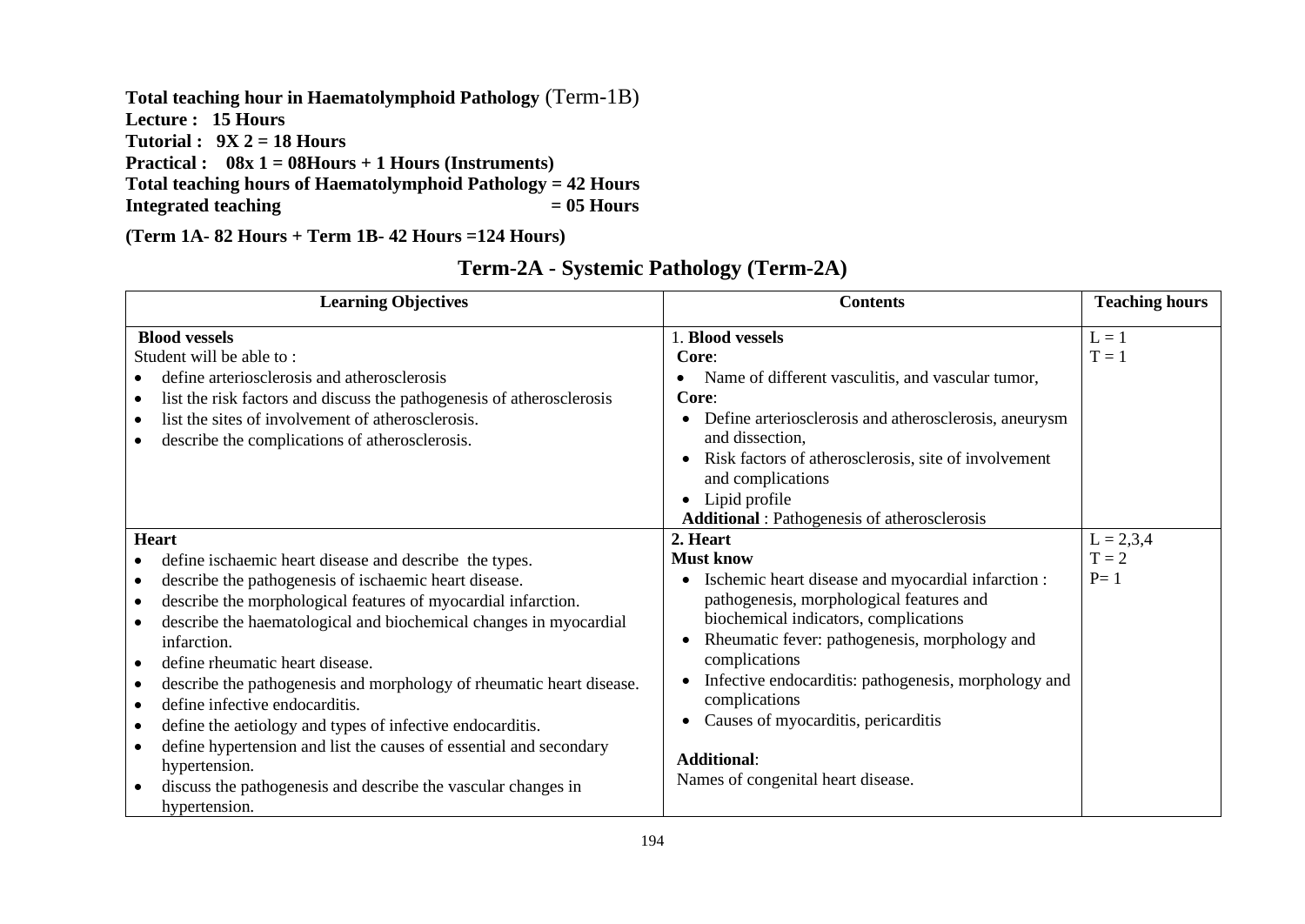| <b>Learning Objectives</b>                                                                                                                                                                                                                                                                                                                                                                                                                                                                                                                                                                                                                                                                                                                                                                                   | <b>Contents</b>                                                                                                                                                                                                                                                                                                                                                                                                                                                                                                                                                           | <b>Teaching hours</b>               |
|--------------------------------------------------------------------------------------------------------------------------------------------------------------------------------------------------------------------------------------------------------------------------------------------------------------------------------------------------------------------------------------------------------------------------------------------------------------------------------------------------------------------------------------------------------------------------------------------------------------------------------------------------------------------------------------------------------------------------------------------------------------------------------------------------------------|---------------------------------------------------------------------------------------------------------------------------------------------------------------------------------------------------------------------------------------------------------------------------------------------------------------------------------------------------------------------------------------------------------------------------------------------------------------------------------------------------------------------------------------------------------------------------|-------------------------------------|
| <b>Respiratory System</b><br>Student will be able to:<br>mention the common inflammatory lung diseases.<br>define and describe the different types of pneumonia, tuberculosis and<br>lung abscess.<br>list the causes and describe the pathogenesis of pneumonia, tuberculosis<br>and lung abscess.<br>describe the morphology and enlist the complication of pneumonia,<br>tuberculosis and lung abscess.<br>appreciate the clinical course and correlate it with the morphological<br>features.<br>define the different types of chronic obstructive airway diseases.<br>describe the pathogenesis, morphological and clinical features of<br>COPD.<br>classify lung tumours and describe aetiology and pathogenesis.<br>describe the morphological features and clinical course of common<br>lung tumour. | <b>5. Respiratory System</b><br>Core:<br>Cause of Pulmonary oedema<br>Define: ARDS, obstructive pulmonary disease and<br>pneumoconiosis<br>Morphology of obstructive airway disease<br>Pathogenesis and morphology of Pneumonia<br>$\bullet$<br>Lung abscess: pathogenesis and morphology<br>Pulmonary tuberculosis: pathogenesis, morphology,<br>fate<br>Cause of pleural effusion<br>Classification of lung tumor<br><b>Additional:</b><br>Congenital anomalies<br>Pathogenesis of obstructive airway disease, name of<br>$\bullet$<br>the granulomatous lesion of lung | $L = 5-9$<br>$T = 3,4$<br>$P = 2,3$ |
|                                                                                                                                                                                                                                                                                                                                                                                                                                                                                                                                                                                                                                                                                                                                                                                                              |                                                                                                                                                                                                                                                                                                                                                                                                                                                                                                                                                                           |                                     |
| list the causes of pleuritis and describe the various types of pleural<br>effusion.                                                                                                                                                                                                                                                                                                                                                                                                                                                                                                                                                                                                                                                                                                                          | Defense mechanism of lung<br>$\bullet$<br>Definition of restrictive disease<br>$\bullet$                                                                                                                                                                                                                                                                                                                                                                                                                                                                                  |                                     |
|                                                                                                                                                                                                                                                                                                                                                                                                                                                                                                                                                                                                                                                                                                                                                                                                              | Morphology and clinical effect of lung tumor<br>$\bullet$                                                                                                                                                                                                                                                                                                                                                                                                                                                                                                                 |                                     |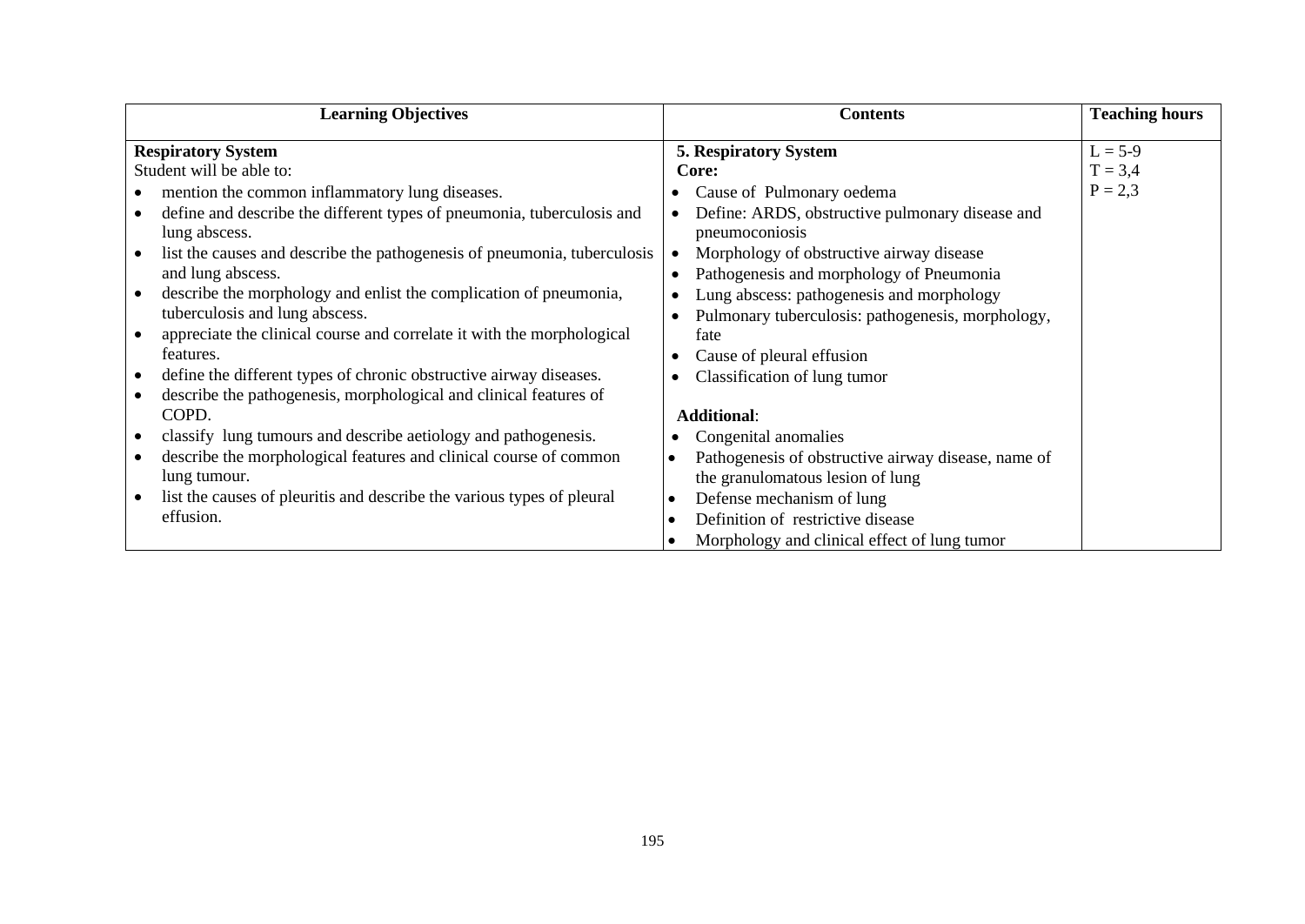|                                                                                                                                                                                                                                                                                                                                                                                                                                                                                                                                                                                                                                                                                                                                                                                                                                                                                                                                                                                                                                                                                                                                                                                          |                                                                                                                                                                                                                                                                                                                                                                                                                                                                                                                                                                                                                                                                                        | <b>Teaching hours</b>                   |
|------------------------------------------------------------------------------------------------------------------------------------------------------------------------------------------------------------------------------------------------------------------------------------------------------------------------------------------------------------------------------------------------------------------------------------------------------------------------------------------------------------------------------------------------------------------------------------------------------------------------------------------------------------------------------------------------------------------------------------------------------------------------------------------------------------------------------------------------------------------------------------------------------------------------------------------------------------------------------------------------------------------------------------------------------------------------------------------------------------------------------------------------------------------------------------------|----------------------------------------------------------------------------------------------------------------------------------------------------------------------------------------------------------------------------------------------------------------------------------------------------------------------------------------------------------------------------------------------------------------------------------------------------------------------------------------------------------------------------------------------------------------------------------------------------------------------------------------------------------------------------------------|-----------------------------------------|
| <b>GIT</b><br><b>6. GIT</b><br>Student will be able to:<br>Core:<br>define and list the causes of oral ulcer and leucoplakia<br>list the precancerous, benign and malignant tumour of the oral<br>$\bullet$<br>cavity and identify the predisposing factors.<br>classify histologically benign and malignant tumours of salivary<br>$\bullet$<br>glands.<br>list the tumours of oesophagus and describe their morphological<br>$\bullet$<br>features.<br>$\bullet$<br>list the causes of acute and chronic gastritis.<br>define peptic ulcer and describe its pathogenesis, morphological<br>$\bullet$<br>features and clinical course.<br>$\bullet$<br>list the various types of benign and malignant tumours of stomach<br>$\bullet$<br>and identify the predisposing factors for gastric carcinoma.<br>list the causes of acute appendicitis describe the morphological<br>$\bullet$<br>features and correlate with its clinical course.<br>name ulcero inflam matory diseas0es involving intestine.<br><b>Additional:</b><br>differentiate ulcerative colitis from crohn's disease.<br>list the different types of polyp, benign and malignant tumour of<br>intestine.<br>Infarction | Leukoplakia, , name of the carcinoma of oral cavity<br>Salivary gland tumor, morphology of pleomorphic adenoma<br>Oesophagus: causes of oesophagitis, Barretts oesophagus<br>Congenital anomalies of GIT – morphology of Hirschprung<br>disease and hypertrophic pyloric stenosis<br>PU: pathogenesis, morphology, complications<br>Inflammatory bowel syndrome, difference between crohns<br>and ulcerative colitis<br>Tumors of stomach<br>Gastric cancer: morphology and etiopathogenesis<br>Acute appendicitis Morphology<br>Ca colon: morphology and etiopathogenesis<br>Name of the different polyp of GIT<br>Pathogenesis of IBD<br>Diverticulosis<br>Necrotizing enterocolitis | $L = 10-16$<br>$T = 5,6$<br>$P = 4,5,6$ |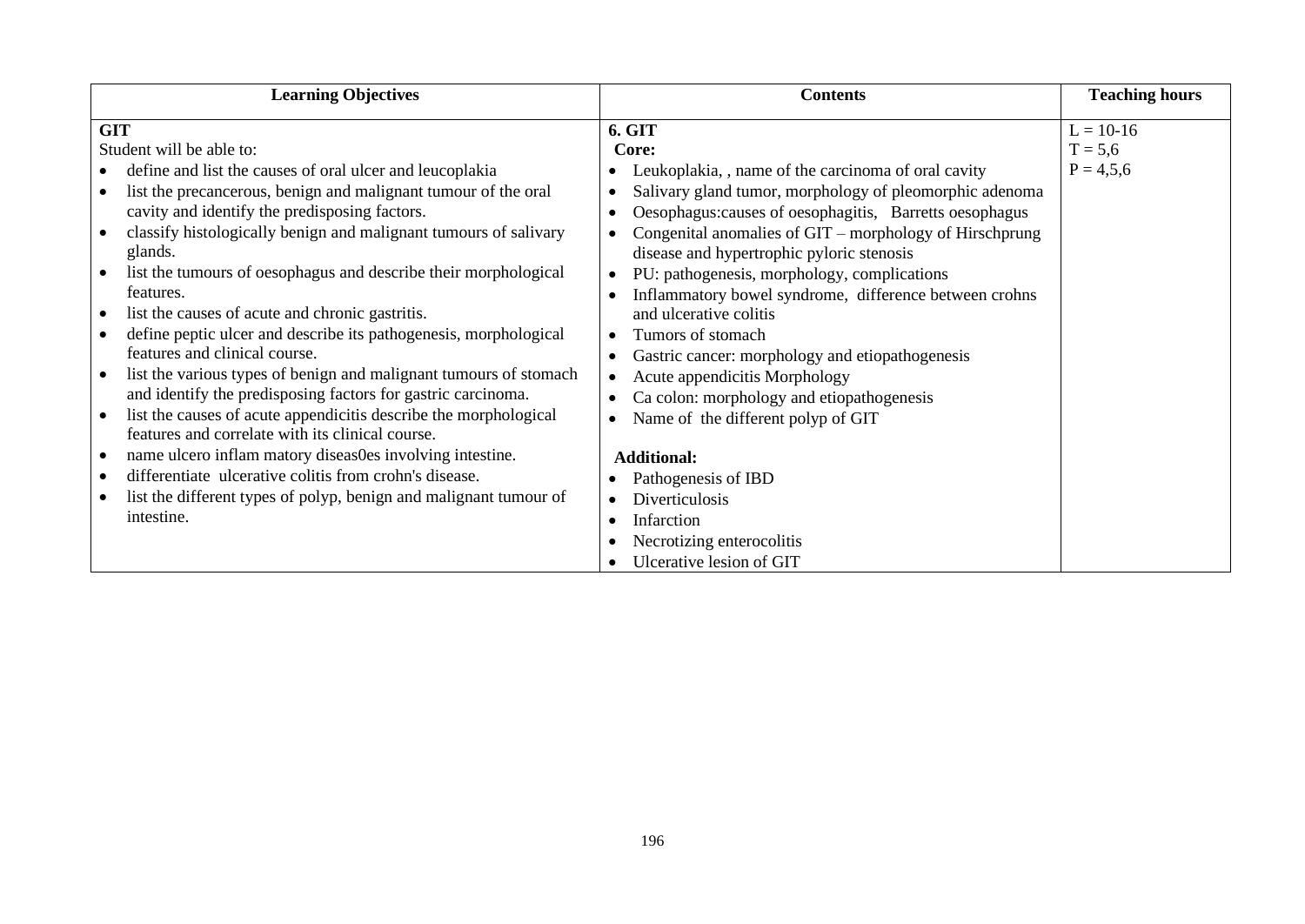| <b>Learning Objectives</b>                                          | <b>Contents</b>                                                | <b>Teaching</b> |
|---------------------------------------------------------------------|----------------------------------------------------------------|-----------------|
|                                                                     |                                                                | hours           |
| <b>Hepato biliary system</b>                                        | 7. Hepato biliary system                                       | $L = 17-22$     |
|                                                                     | Core:                                                          | $T = 7.8$       |
| Student will be able to:                                            | Liver function tests $\&$ their interpretation<br>$\bullet$    | $P = 7,8$       |
| list the causes of hepatitis.                                       | Jaundice: types, differences                                   |                 |
| describe the various types of viral hepatitis and explain their     | Hepatitis: cause, morphology<br>٠                              |                 |
| modes of transmission and state their clinical outcome.             | Cirrhosis: etiology, pathogenesis, morphology and complication |                 |
| list the causes and describe the morphological features of liver    | Portal hypertension and hepatic failure: feature               |                 |
| abscess.                                                            | Liver abscess: morphological features                          |                 |
| list the causes, pathogenesis and complications of cirrhosis.       | Tumor of liver: types<br>٠                                     |                 |
| lescribe the morphology of cirrhosis and correlate it with clinical | Cholecystitis and cholelithiasis: etiology, pathogenesis,      |                 |
| features.                                                           |                                                                |                 |
| list the different types of benign and malignant tumours of liver   | <b>Additional:</b>                                             |                 |
| and describe briefly the epidemiology.                              | Neonatal jaundice                                              |                 |
| identify the risk factors, describe the pathogenesis, morphological | Diseases of exocrine pancreas<br>$\bullet$                     |                 |
| features and complications of cholelithiasis.                       | <b>Hepatic Cysts</b>                                           |                 |
| list the tumours of gall bladder.                                   |                                                                |                 |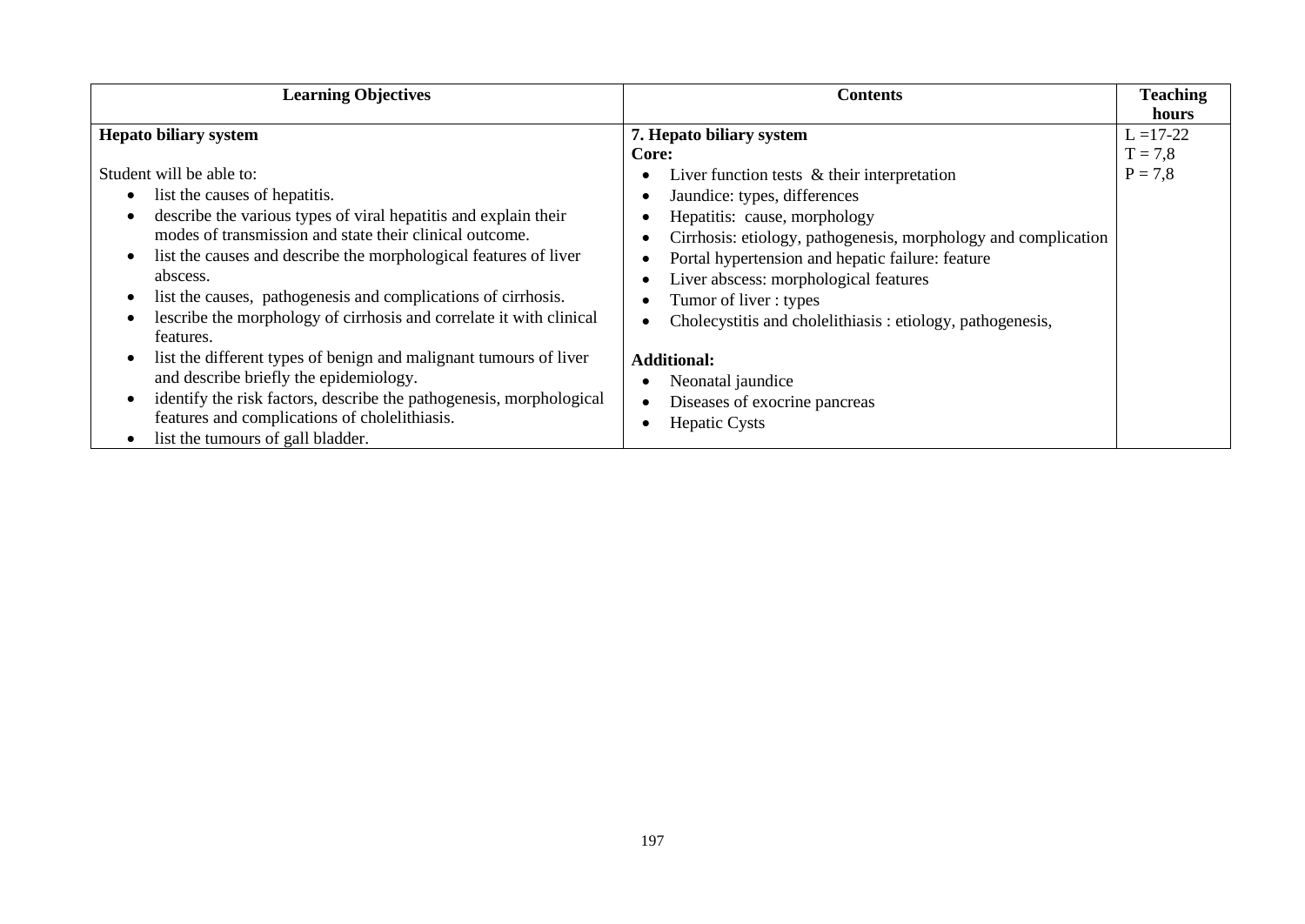| <b>Learning Objectives</b>                                                                                                                                                                                                                                                                                                                                                                                                                                                                                                                                                                                             | <b>Contents</b>                                                                                                                                                                                                                                                                                                                                                                                                                                                 | <b>Teaching hours</b>                     |
|------------------------------------------------------------------------------------------------------------------------------------------------------------------------------------------------------------------------------------------------------------------------------------------------------------------------------------------------------------------------------------------------------------------------------------------------------------------------------------------------------------------------------------------------------------------------------------------------------------------------|-----------------------------------------------------------------------------------------------------------------------------------------------------------------------------------------------------------------------------------------------------------------------------------------------------------------------------------------------------------------------------------------------------------------------------------------------------------------|-------------------------------------------|
| <b>Renal system</b><br>Student will be able to:<br>classify glomerular diseases.<br>list clinical manifestations of renal diseases.<br>describe briefly aetiology, pathogenesis and clinical course of acute<br>and chronic glomerulonephritis.<br>define nephrotic syndrome, list its causes and describe the                                                                                                                                                                                                                                                                                                         | 8. Renal system<br>Core:<br>Classification of renal disease and their clinical manifestation<br>Renal function test including examination of urine<br>Immune basis of glomerulonephritis<br>Classification of glomerulonephritis<br>Acute post streptococcal glomerulonephritis: etiopathogenesis,                                                                                                                                                              | $L = 23 - 27$<br>$T = 9-10$<br>$P = 9-10$ |
| pathophysiology.<br>define pyelonephritis, list the causes, describe the morphological<br>features, and clinical course of acute and chronic pyelonephritis.<br>define and list the causes of acute renal failure and discuss briefly its<br>$\bullet$<br>clinical course.<br>list the different types of renal tumours and discuss briefly the<br>٠<br>morphological features.<br>discuss briefly uropathy and renal calculi.<br>٠<br>describe different types of cystitis.<br>$\bullet$<br>list the different types of urinary bladder tumour, describe its<br>$\bullet$<br>pathogenesis and morphological features. | morphology, complications<br>Nephrotic syndrome: definition, causes<br>$\bullet$<br>Pyelonephritis: etiopathogenesis, morphology and complications<br>Renal tumour: different types<br>$\bullet$<br>Renal cell carcinoma<br>Urinary bladder tumor: different types<br><b>Additional:</b><br>Congenital disease of kidney<br>Polycystic kidney disease<br>Urolithiasis: Types<br>Morphology of renal cell carcinoma<br>Morphology of different types of cystitis |                                           |
| Male genital system<br>Student will be able to:<br>describe types and causes of prostatitis.<br>outline epidemiology, pathogenesis and morphological features of<br>٠<br>nodular hyperplasia.<br>describe types of pathology and methods of diagnosis of prostatic<br>carcinoma<br>list the causes of orchitis and epididymitis.<br>٠<br>classify testicular tumours and describe their morphological features<br>and prognosis.                                                                                                                                                                                       | 9. Male genital system<br>Core:<br>Prostate: causes of prostatitis<br>Aetiopathogenesis and morphology of nodular hyperplasia<br>Role of PSA in prostatic carcinoma<br><b>Testis</b><br>$\bullet$<br>Undescended testis: importance<br>Inflammatory diseases of testis<br>Testicular tumor: classification and clinical outcome<br>Morphology of seminoma, yolk sac tumor and embryonal<br>carcinoma<br>Tumour markers for testicular tumors<br>Semen analysis  | $L = 28-30$<br>$T = 11$<br>$P = 11$       |

# **Term-2B - Systemic Pathology (Term-2B )**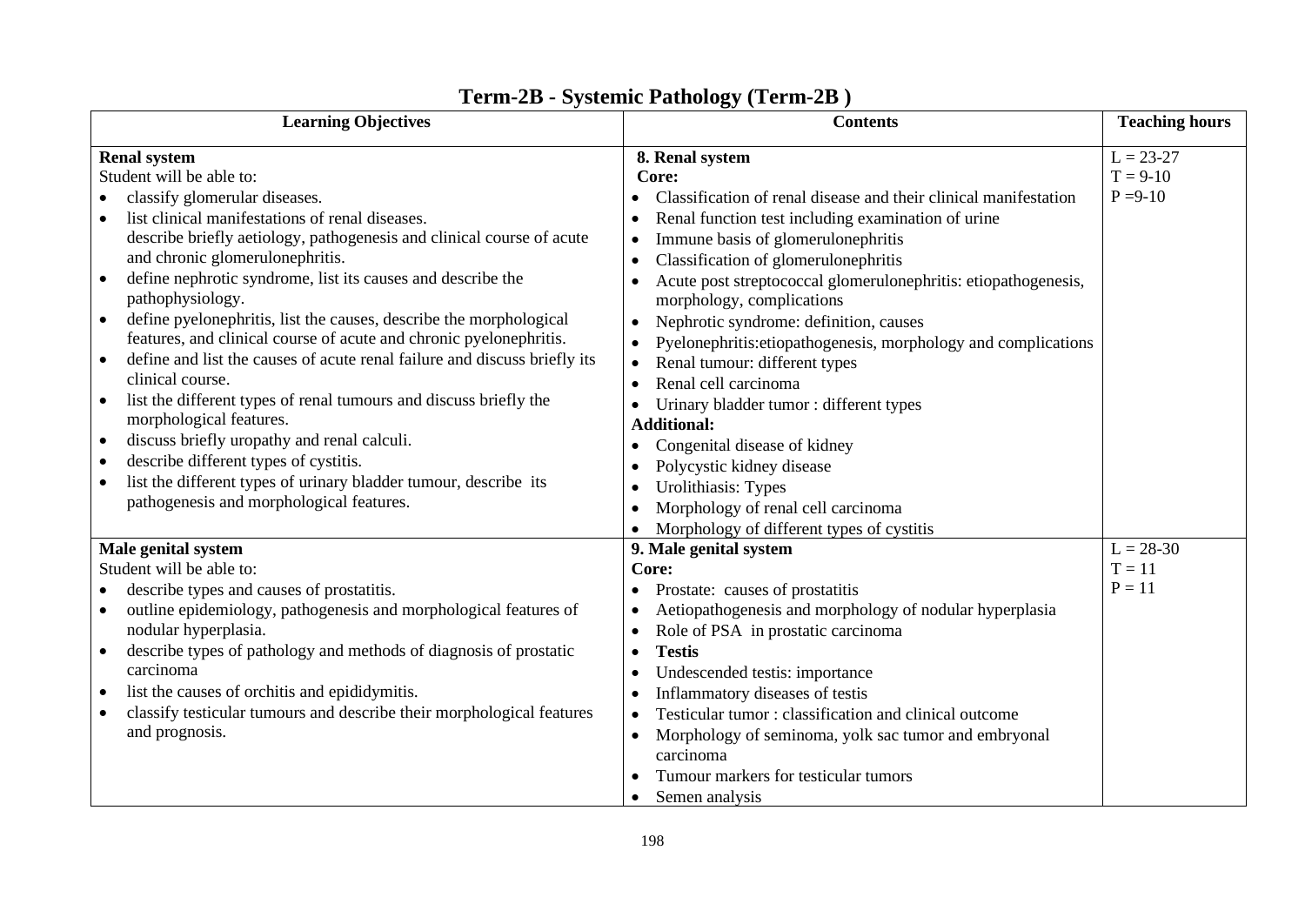| <b>Learning Objectives</b>                                                                                                                                                                                                                                                                                                                                                                                                                                                                                                                                                                                                                                                                                                                                                                                                                                                                                           | <b>Contents</b>                                                                                                                                                                                                                                                                                                                                                                                                                                                                                                                                                                                                                                                                                                                                                                                                                                                                              | <b>Teaching hours</b>                           |
|----------------------------------------------------------------------------------------------------------------------------------------------------------------------------------------------------------------------------------------------------------------------------------------------------------------------------------------------------------------------------------------------------------------------------------------------------------------------------------------------------------------------------------------------------------------------------------------------------------------------------------------------------------------------------------------------------------------------------------------------------------------------------------------------------------------------------------------------------------------------------------------------------------------------|----------------------------------------------------------------------------------------------------------------------------------------------------------------------------------------------------------------------------------------------------------------------------------------------------------------------------------------------------------------------------------------------------------------------------------------------------------------------------------------------------------------------------------------------------------------------------------------------------------------------------------------------------------------------------------------------------------------------------------------------------------------------------------------------------------------------------------------------------------------------------------------------|-------------------------------------------------|
| <b>Female genital system</b><br>Student will be able to:<br>list the causes of cervicitis and discuss briefly non-neoplastic lesions of<br>cervix.<br>identify the risk factor for cervical carcinoma, discuss briefly the<br>$\bullet$<br>precancerous, and cancerous lesions of cervix and methods of<br>diagnosis.<br>list the causes of endometriosis and discuss briefly neoplastic and non-<br>neoplastic lesions of uterus.<br>list the non-neoplastic cysts of ovary.<br>$\bullet$<br>describe ovarian tumours and describe briefly morphological features<br>and clinical course of common tumour.<br>list the gestational trophoblastic tumours, name the type of<br>$\bullet$<br>hydatidiform mole, describe the morphological features and methods<br>of diagnosis of hydatidiform mole.<br>identify the predisposing factors and discuss the morphological<br>changes and prognosis of Choriocarcinoma. | 10. Female genital system<br>Core:<br>Causes of cervicitis, salpingitis<br>$\bullet$<br>Risk factors of cervical cancer<br>Role of human papilloma virus -screening for cervical<br>$\bullet$<br>cancer<br>Different histological types of cervical cancer<br>$\bullet$<br>Endometriosis: possible mechanism, sites and effect of<br>$\bullet$<br>endometriosis<br>Common tumor of the corpus of uterus : morphology of<br>$\bullet$<br>leiomyoma,<br>Endometrial hyperplasia : different types, their<br>$\bullet$<br>morphology and importance<br>Classification of ovarian tumor and role of tumor marker<br>$\bullet$<br>Morphology of teratoma, dysgerminoma, choriocarcinoma<br>$\bullet$<br>and the different surface epithelial tumor, Krukenberg<br>tumor<br>Hydatidiform mole and choriocarcinoma predisposing<br>$\bullet$<br>factors, morphology and diagnosis<br>Pregnancy test | $L = 31 - 34$<br>$T = 12 - 13$<br>$P = 12 - 13$ |
| <b>Breast</b><br>Students will be able to:<br>list the inflammatory diseases of breast.<br>$\bullet$                                                                                                                                                                                                                                                                                                                                                                                                                                                                                                                                                                                                                                                                                                                                                                                                                 | 11. Breast<br>Core:<br>Name of the different inflammatory diseases of breast,<br>٠                                                                                                                                                                                                                                                                                                                                                                                                                                                                                                                                                                                                                                                                                                                                                                                                           | $L = 35,36$<br>$T = 14$<br>$P = 14$             |
| describe the epidemiology, types and biological importance of<br>fibrocystic disease.<br>list the benign and malignant tumours of breast, classify malignant<br>breast tumour and discuss the risk factors.                                                                                                                                                                                                                                                                                                                                                                                                                                                                                                                                                                                                                                                                                                          | cause of lump of breast<br>Fibrocystic disease: different types and their importance<br>٠<br>Classification of breast tumor<br>$\bullet$<br>Breast carcinoma: risk factors and the prognostic factors<br>Screening of breast carcinoma                                                                                                                                                                                                                                                                                                                                                                                                                                                                                                                                                                                                                                                       |                                                 |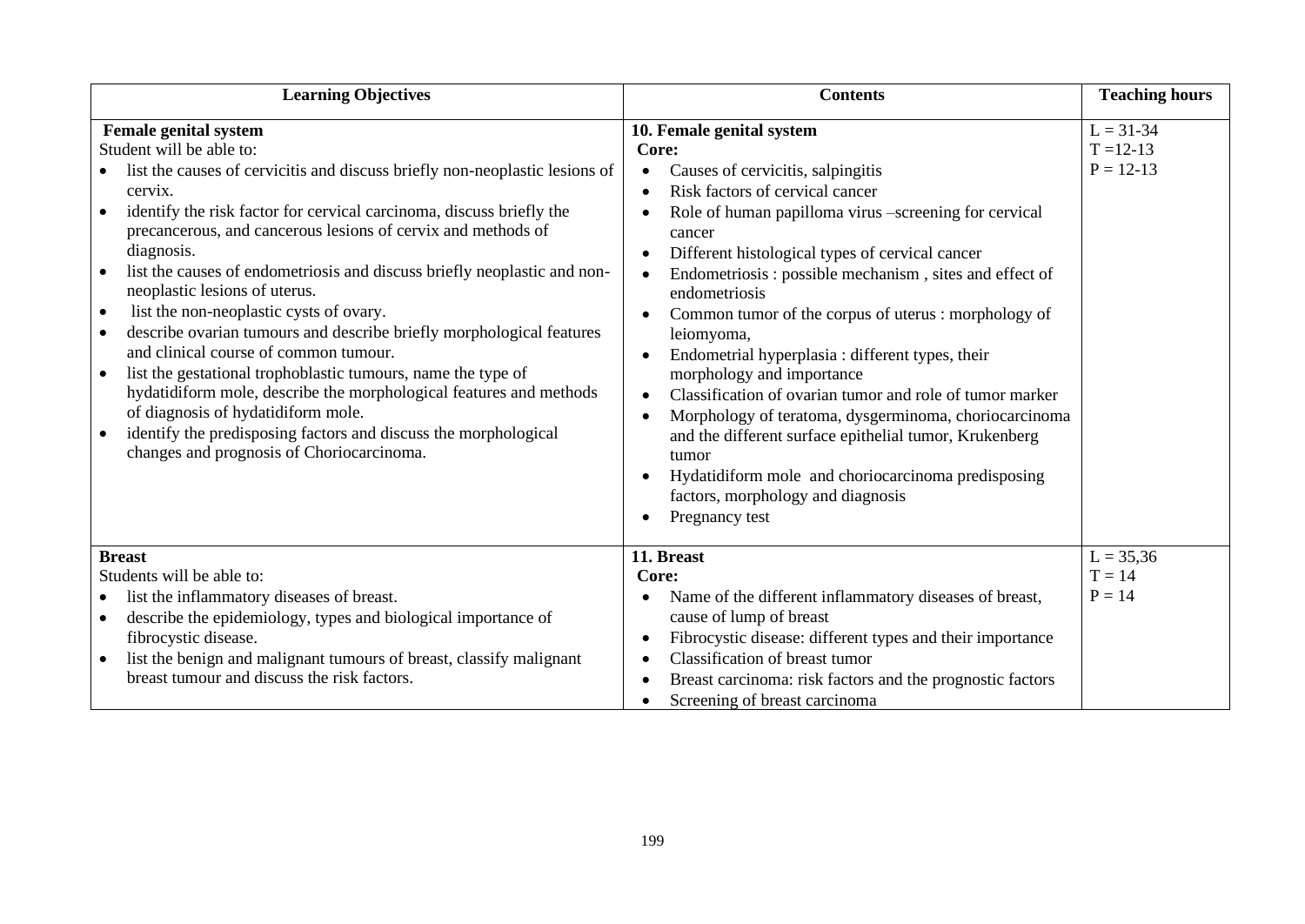| <b>Learning Objectives</b>                                                                                                                                                                                                                                                                                                                                                                                                                                                                                                                                                                              | <b>Contents</b>                                                                                                                                                                                                                                                                                                                                                                                                                                                                                               | <b>Teaching hours</b>                                                |
|---------------------------------------------------------------------------------------------------------------------------------------------------------------------------------------------------------------------------------------------------------------------------------------------------------------------------------------------------------------------------------------------------------------------------------------------------------------------------------------------------------------------------------------------------------------------------------------------------------|---------------------------------------------------------------------------------------------------------------------------------------------------------------------------------------------------------------------------------------------------------------------------------------------------------------------------------------------------------------------------------------------------------------------------------------------------------------------------------------------------------------|----------------------------------------------------------------------|
| Endocrine system-thyroid and endocrine pancreas diabetes mellitus<br>Students will be able to:<br>list the causes of thyroiditis and describe briefly Hashimotos<br>thyroiditis.<br>discuss pathogenesis and clinical course of diffuse and multinodular<br>goitre.<br>describe the morphological features of goitre.<br>list the benign and malignant tumors of thyroid.<br>describe the morphological features of papillary, follicular carcinoma<br>and the prognosis of thyroid tumors.<br>types of diabetes mellitus, pathogenesis, diagnosis and complications                                    | 12. Endocrine system—thyroid and endocrine pancreas<br>diabetes mellitus<br>Core:<br>Causes of goiter, name of the different auto immune disease of<br>thyroid<br>Thyroiditis: types and morphology<br>Different types of thyroid tumor, their morphology and<br>prognosis<br>Diabetes mellitus : different types, pathogenesis, and<br>$\bullet$<br>complications<br>Estimation of blood sugar<br>Glucose tolerance test and its interpretation<br>$\bullet$<br><b>Additional:</b> Mechanism of ketoacidosis | $L = 37-40$<br>$T = 14,15$<br>$P = 14,15$                            |
| Student will be able to:<br>define the terms used in dermatology<br>list common papulo-squamous and visicobullous diseases of skin.<br>$\bullet$<br>list the benign, premalignant and malignant epidermal tumors<br>describe briefly the morphological features of squamous cell<br>carcinoma, basal cell carcinoma, malignant melanoma<br>Student will be able to:<br>list the course of acute and chronic meningitis and encephalitis and<br>describe CSF findings in different types of meningitis.<br>list the benign and malignant tumors of central nervous system and<br>peripheral nerve sheath | <b>13. Skin</b><br>Core:<br>Terms used in dermatology<br>Cause of bullous lesions<br>Name of premalignant and malignant lesions of skin<br>Basal cell carcinoma, malignant melanoma and squamous cell<br>carcinoma: morphology<br><b>14. CNS</b><br>Core:<br>Indications of Examination of CSF and the findings in<br>different types of meningitis<br>Name of the CNS tumor<br>$\bullet$                                                                                                                     | $L = 41$<br>$T = 16$<br>$P = 16$<br>$L = 42$<br>$T = 17$<br>$P = 17$ |
|                                                                                                                                                                                                                                                                                                                                                                                                                                                                                                                                                                                                         | <b>Additional:</b><br>Changes in cerebral infarction                                                                                                                                                                                                                                                                                                                                                                                                                                                          |                                                                      |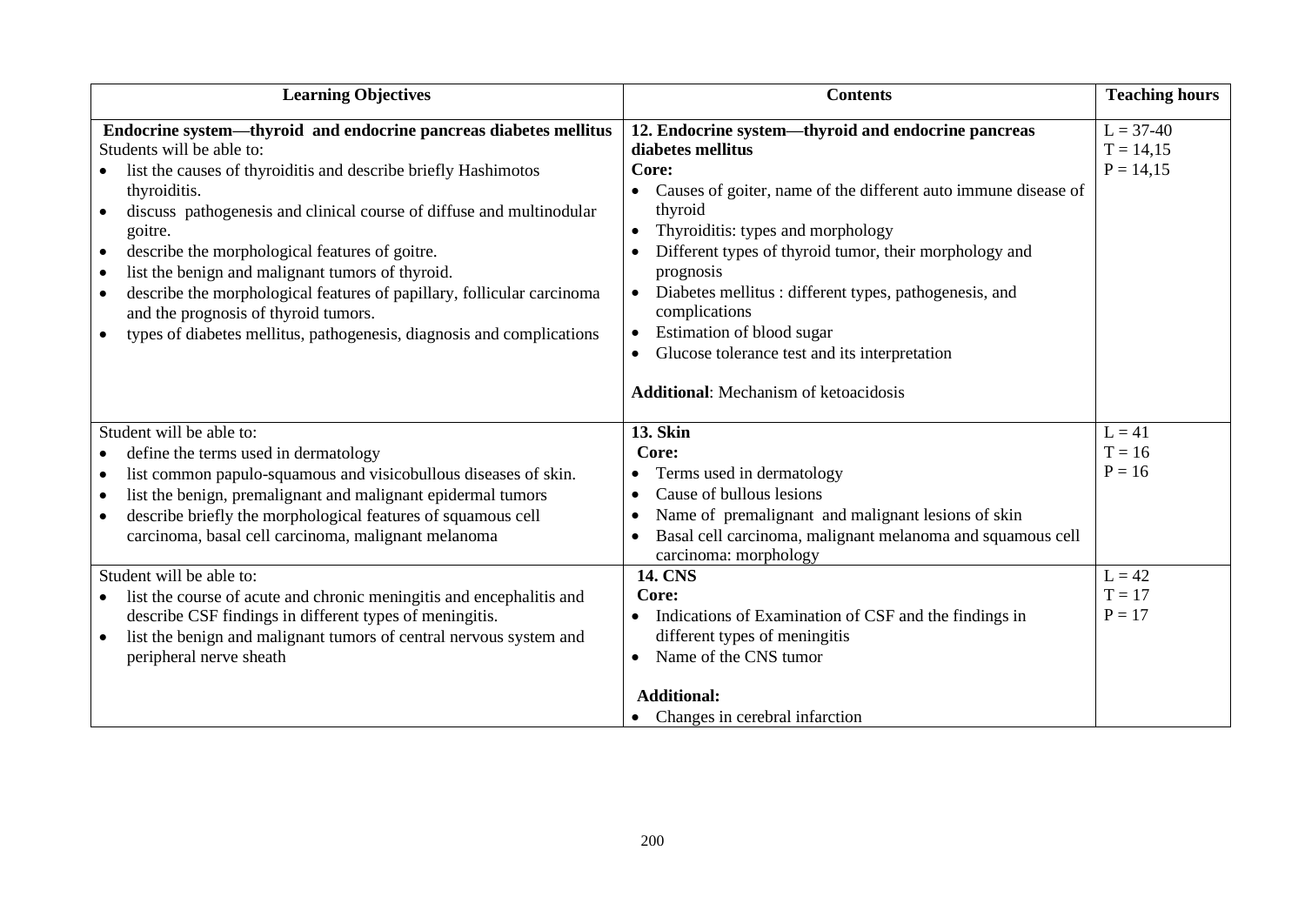| <b>Learning Objectives</b>                          | <b>Contents</b>                                                   | <b>Teaching hours</b> |
|-----------------------------------------------------|-------------------------------------------------------------------|-----------------------|
| Student will be able to:                            | 15. Bone, soft tissue, eye and ENT                                | $L = 43,44$           |
|                                                     | Core:                                                             | $T = 18$              |
| list the tumors of eye                              | • Soft tissue tumor : names                                       | $P = 18$              |
| list the tumors of Nasal Cavity                     | • Bone tumor: names and their histogenesis                        |                       |
| classify the tumors of soft tissue                  | • Osteomyelitis: aetiopathogenesis, morphology                    |                       |
| describe the pathogenesis of sinusitis/otitis media | • Name of the tumors of eye and nasal cavity                      |                       |
| classify tumors of bone                             |                                                                   |                       |
| describe causes & pathogenesis of osteomyelitis     | <b>Additional:</b>                                                |                       |
| list the disease skeletal muscle                    | • Morphology of retinoblastoma, giant cell tumor of bone,         |                       |
|                                                     | Ewings sarcoma,                                                   |                       |
|                                                     |                                                                   |                       |
|                                                     | Lecture on specimen and morphology based on different<br>systems. | $L = 45$              |

**Total teaching hour in systemic Pathology (Term 2A+2B);**

Lecture- $45x1 = 45$  hours

**Tutorial- 18 x2 = 36 hours**

**Practical -18 x1= 18 hours**

#### **Total = 99 hours**

**(Grand total hours= General Pathology -82 Hours+ Haematolymphoid Pathology-42 Hours+Systemic pathology-99 hours= 223 Hours)** *Common hour for integrated teaching 15hrs*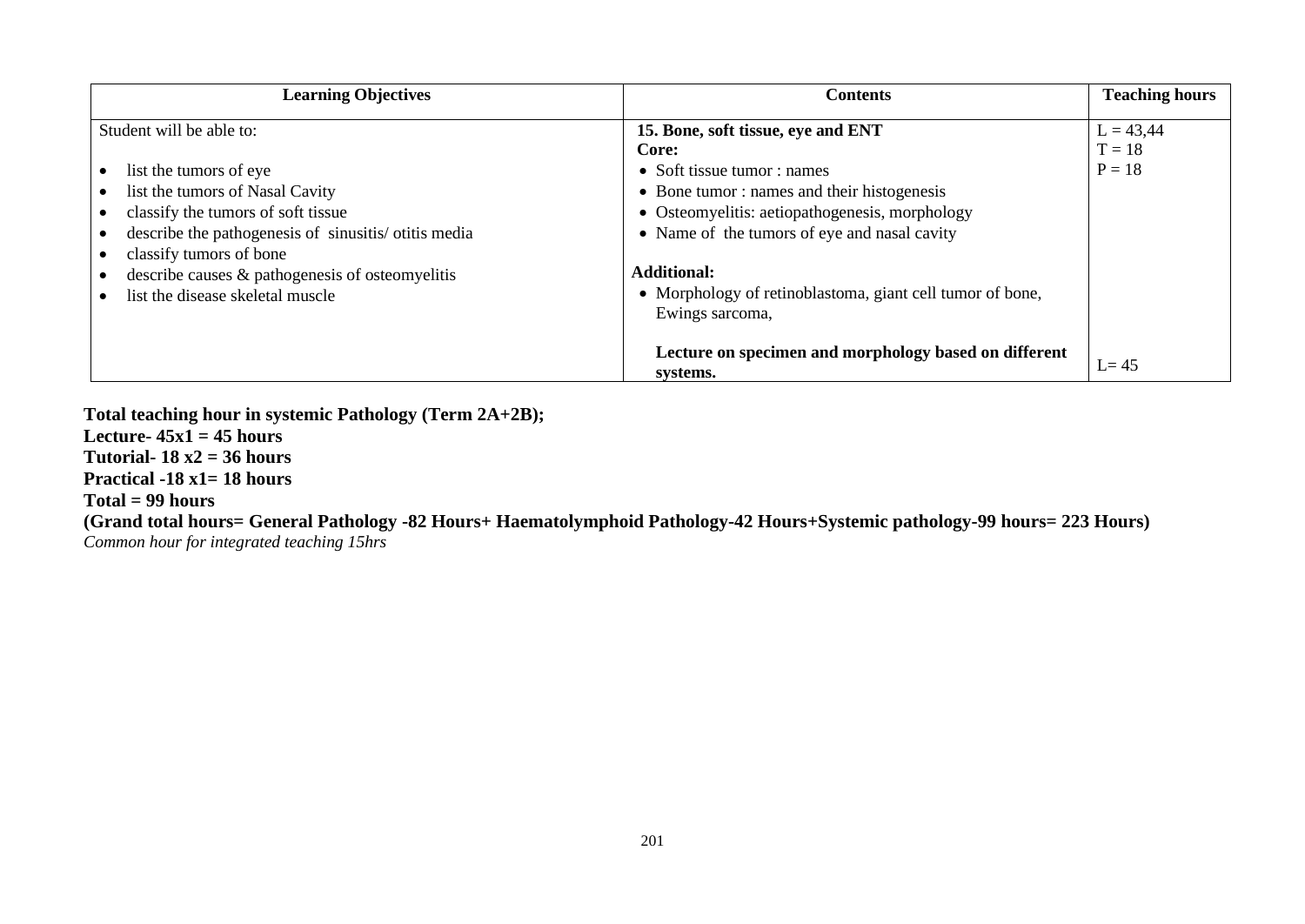# **CLASS PERFORMANCE CARD-1A: GENERAL PATHOLOGY**

| Sl.No | <b>Name Of The Item</b>                                                                                                                                                         | <b>Full</b><br><b>Marks</b> | <b>Marks</b><br><b>Scored</b> | <b>Signature/Re</b><br>marks |
|-------|---------------------------------------------------------------------------------------------------------------------------------------------------------------------------------|-----------------------------|-------------------------------|------------------------------|
| 01.   | Introduction of pathology, Histo-cytopathological sample<br>collections, preservation, transport and processing of pathological<br>samples.                                     |                             |                               |                              |
| 02.   | Cellular adaptations: definitions, feature and clinical significance,<br>Intracellular accumulation, calcification, Cellular Aging.                                             |                             |                               |                              |
| 03.   | Cell injury: Definitions, injurious agents, types, reversible cell<br>injury-features and morphology, Mechanism of hypoxic injury<br>and Free radicals.                         |                             |                               |                              |
| 04.   | Irreversible cell injury-Necrosis & Apoptosis-features, example.                                                                                                                |                             |                               |                              |
| 05.   | Inflammation: Definition, causes, cardinal signs, types, acute<br>inflammation-cellular and vascular events;<br>Chemotaxis, Phagocytosis.                                       |                             |                               |                              |
| 06.   | Chemical mediators, morphological patterns of acute<br>inflammation, outcome of acute inflammation, Systemic effects of<br>inflammation.                                        |                             |                               |                              |
| 07.   | Chronic inflammation: Definition, cells of chronic inflammation,<br>Granulomatous inflammation – causes, examples and mechanism.                                                |                             |                               |                              |
| 08.   | Healing and repair: Definition, types, mechanism, factors<br>affecting wound healing, complications of wound healing.                                                           |                             |                               |                              |
| 09.   | Haemodynamics: Oedema, effusions, Electrolyte disorders                                                                                                                         |                             |                               |                              |
| 10.   | Hyperemia, congestion, Haemorrhage, Shock                                                                                                                                       |                             |                               |                              |
| 11.   | Haemostasis, Thrombosis, Embolism, Infarction                                                                                                                                   |                             |                               |                              |
| 12.   | Neoplasia: Definition, Nomenclature, Nature of tumor-Benign,<br>Malignant, Borderline malignancy, Low malignant potential;<br>Incidence & Predisposition.                       |                             |                               |                              |
| 13.   | Features of malignancy- Anaplasia, invasion, metastasis<br>Molecular aspect of tumor-Oncoprotein, Oncogene, Tumor<br>suppressor gene, cellular & molecular hallmarks of cancer. |                             |                               |                              |
| 14.   | Carcinogenesis-direct $\&$ indirect carcinogens, clinical aspects of<br>cancer- cancer cachexia, paraneoplastic syndrome, Grading and<br>staging of cancer.                     |                             |                               |                              |
| 15.   | Tumor immunity, laboratory diagnosis of cancer                                                                                                                                  |                             |                               |                              |

# **CLASS PERFORMANCE CARD-1B: HAEMATOLYMPHOID PATHOLOGY**

| SL. | <b>NAME OF THE ITEM</b>                                           | <b>FULL</b> | <b>MARKS</b>  | <b>SIGNATURE</b> |
|-----|-------------------------------------------------------------------|-------------|---------------|------------------|
| NO. |                                                                   | <b>MARK</b> | <b>SCORED</b> | <b>/REMARKS</b>  |
|     |                                                                   | S           |               |                  |
| 1.  | Genetics: Types-Single Gene Disorders, Chromosomal disorders,     |             |               |                  |
|     | Complex Multigenic Disorders.                                     |             |               |                  |
|     | Cytogenic disorders- Down's, Turner's syndrome; Mutation:         |             |               |                  |
|     | Definition, causes, types; Diagnosis- Clinical features,          |             |               |                  |
|     | Investigations.                                                   |             |               |                  |
| 2.  | Immunopathology: Definition of Immunity, Types of immunity,       |             |               |                  |
|     | Immune disorders-Hypersensitivity, Autoimmune disorders-types,    |             |               |                  |
|     | Immunodeficiency disorders-types & causes, Rejection of tissue    |             |               |                  |
|     | transplantation                                                   |             |               |                  |
| 3.  | Nutritional disorders: PEM, Obesity, Vitamins and Mineral         |             |               |                  |
|     | deficiency, Childhood tumor and Environmental hazards- Effects of |             |               |                  |
|     | tobacco & alcohol; Occupational hazards- Arsenic, Radiation;      |             |               |                  |
|     | Infectious disease-TB, Leprosy, Syphilis.                         |             |               |                  |
| 4.  | Introduction and Terminology: Haematological sample collection,   |             |               |                  |
|     | Preservation and processing. Constituents of blood and bone       |             |               |                  |
|     | marrow, Haematopoesis, Types of Hb and RBC indices, PBF,          |             |               |                  |
|     | CBC.                                                              |             |               |                  |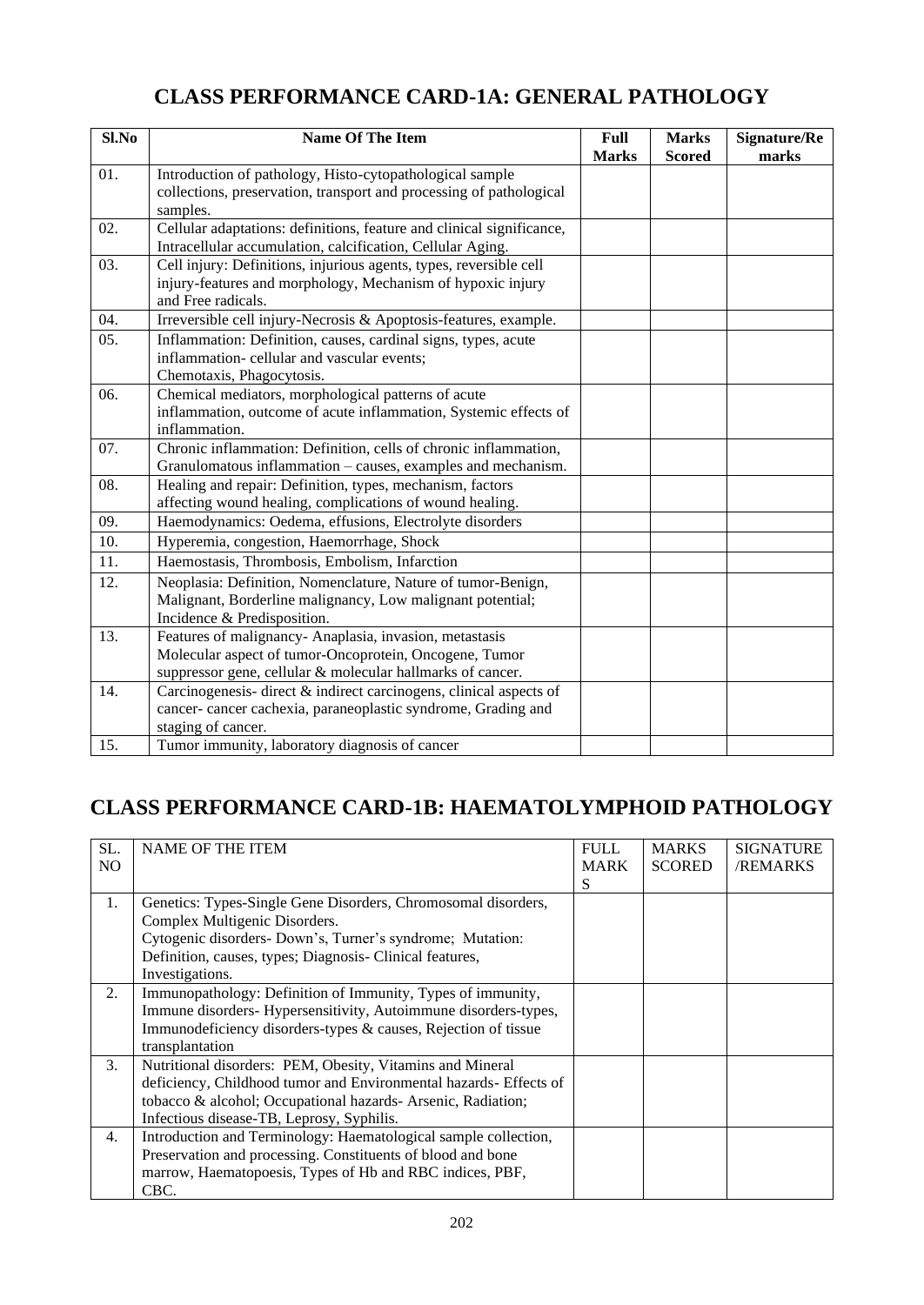| 5.  | RBC disorder: Anaemia, Classification- aetiological and<br>morphological, Aetiopathogenesis and laboratory diagnosis of Iron<br>deficiency anaemia and Megaloblastic anemia. |  |  |
|-----|------------------------------------------------------------------------------------------------------------------------------------------------------------------------------|--|--|
| 6.  | Haemolytic anaemia: Classification: Extracorpuscular and<br>intracorpuscular, Aetiopathogenesis and laboratory diagnosis of<br>Thalassemia, Sickel cell anaemia              |  |  |
| 7.  | Pancytopenia, Aplastic anemia- aetiopathogenesis and laboratory<br>diagnosis                                                                                                 |  |  |
| 8.  | WBC disorder: Reactive proliferations- Neutrophilia, leukocytosis,<br>Leukopenia, Eosinophilia, Lymphocytosis,                                                               |  |  |
| 9.  | Leukaemia and related disorders-Leukaemia, Leukomoid reaction,<br>Subleukaemic leukaemia and Myelodysplastic syndrome                                                        |  |  |
| 10. | Lymphoproliferative disorders: Lymphadenitis, Lymphoma-types,<br>morphology of Hodgkin lymphoma and NonHodgkin lymphoma,<br>Multiple myeloma.                                |  |  |
| 11. | Myeloproliferative disorders: Polycythemia, Myelofibrosis                                                                                                                    |  |  |
| 12. | Haemorrhagic disorders: Classification, aetiopathogenesis &<br>laboratory diagnosis of ITP, Haemophilia and DIC; Screening tests<br>(BT, CT, APTT, Tourniquet test)          |  |  |
| 13. | Blood grouping-Types, Blood products, Screening tests, Hazards of<br>blood transfusion,                                                                                      |  |  |

# **CLASS PERFORMANCE CARD-2A: SYSTEMIC PATHOLOGY**

| SL.NO | <b>NAME OF THE ITEM</b>                                                                                                                                    | <b>FULL</b><br><b>MARK</b><br>S | <b>MARK</b><br>S<br><b>SCORE</b><br>D | <b>SIGNATU</b><br><b>RE/REMA</b><br><b>RKS</b> |
|-------|------------------------------------------------------------------------------------------------------------------------------------------------------------|---------------------------------|---------------------------------------|------------------------------------------------|
| 1.    | Blood vessels: Atherosclerosis, vasculitis and tumors,<br>Lipid profile.                                                                                   |                                 |                                       |                                                |
| 2.    | Ischemic heart diseases, hypertensive heart diseases and<br>cardiac enzymes.                                                                               |                                 |                                       |                                                |
| 3.    | Congenital heart diseases, Rheumatic fever, Infective<br>endocarditis, (Myocarditis, Pericarditis, Cardiomyopathy –<br>Types and causes)                   |                                 |                                       |                                                |
| 4.    | Respiratory System: Congenital diseases, Inflammatory<br>diseases-TB, Lung abscess, Pneumonia                                                              |                                 |                                       |                                                |
| 5.    | Respiratory System: COPD - Emphysema Chronic<br>bronchitis, Bronchial asthma, Bronchiectasis,<br>Bronchogenic carcinoma, Sputum examination                |                                 |                                       |                                                |
| 6.    | Urinary system: Congenital kidney diseases, clinical<br>presentation of renal diseases, Glomerular diseases-AGN,<br>NS.                                    |                                 |                                       |                                                |
| 7.    | Urinary system: Tubulo-interstitial diseases,<br>pyelonephritis, Renal calculi and Renal function tests                                                    |                                 |                                       |                                                |
| 8.    | Urinary system: Renal tumors & urinary bladder diseases-<br>cystitis and urinary bladder tumors                                                            |                                 |                                       |                                                |
| 9.    | GIT: Oral cavity, salivary gland- inflammation,<br>classification of tumors (pleomorphic adenoma),<br>Esophagus-precursor lesions, risk factors and tumors |                                 |                                       |                                                |
| 10.   | Gastritis, Peptic ulcer diseases, gastric carcinoma.                                                                                                       |                                 |                                       |                                                |
| 11.   | Small and Large intestine: Congenital diseases,<br>inflammatory bowel diseases, Polyps and ulcers of GIT,                                                  |                                 |                                       |                                                |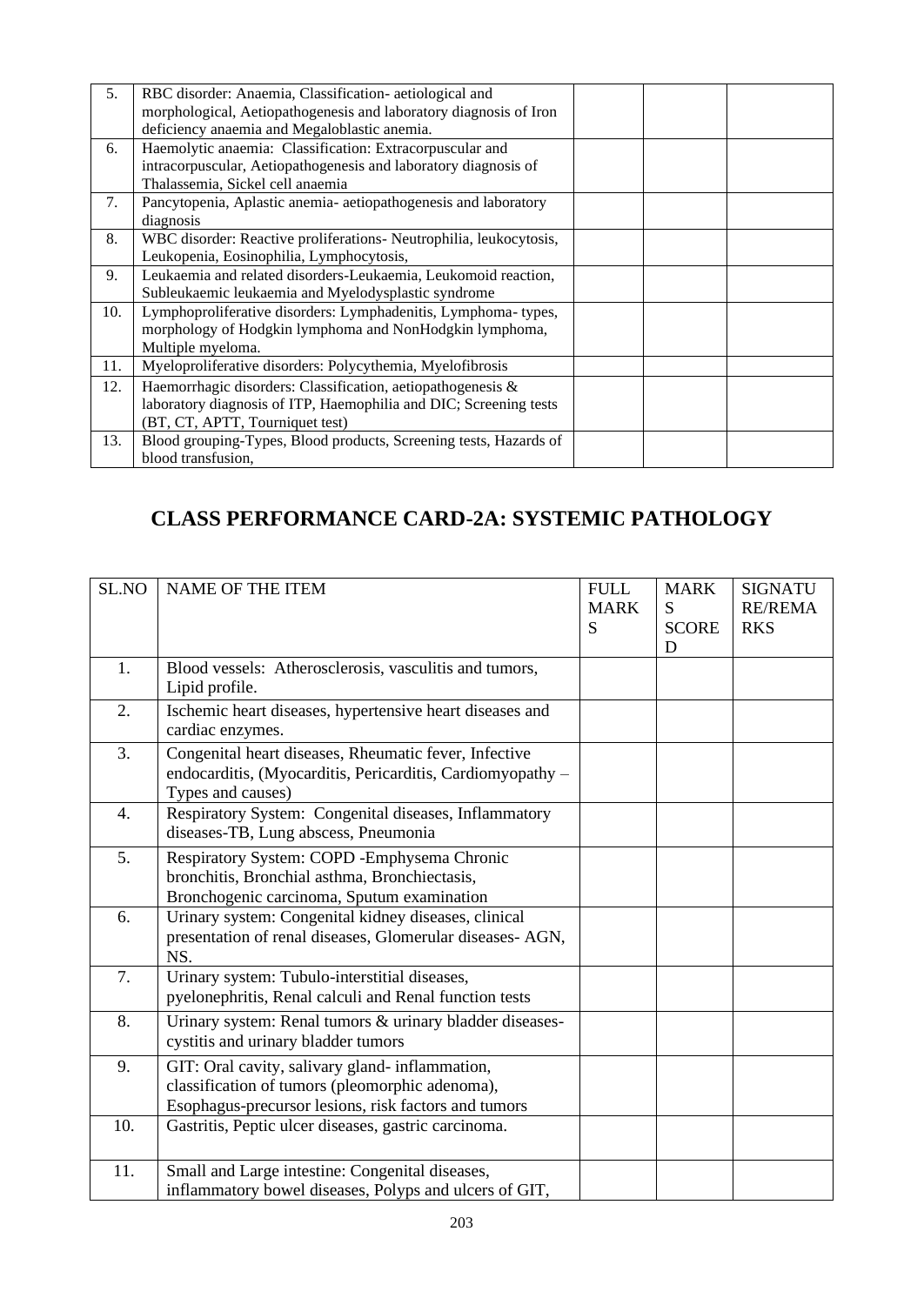|     | Tumors. Acute appendicitis and tumour.                                                                                                                                              |  |  |
|-----|-------------------------------------------------------------------------------------------------------------------------------------------------------------------------------------|--|--|
| 12. | Hepatobilliary: Acute and Chronic hepatitis - Hepatitis-B &<br>C, viral markers, liver function tests.                                                                              |  |  |
| 13. | Hepatobilliary-Liver Cirrhosis, Portal hypertension,<br>Hepatic failure & tumors.                                                                                                   |  |  |
| 14. | Gall bladder-Calculi, aetiopathogenesis of cholecystitis,<br>inflammation and tumors.<br>Pancreas-Inflammation and tumors                                                           |  |  |
|     | <b>CLASS PERFORMANCE CARD-2B: SYSTEMIC PATHOLOGY</b>                                                                                                                                |  |  |
| 15. | Male Genital System: Testis- inflammations and tumors;<br>Semen analysis & Prostate-NHP, Tumors, PSA                                                                                |  |  |
| 16. | Female Genital System: Vaginal diseases-vaginitis, cyst;<br>Cervix-cervicitis, polyps, CIN, Cervical tumors, PAP<br>smear test                                                      |  |  |
| 17. | Female Genital System: Corpus of uterus-DUB,<br>adenomyosis, endometriosis and uterine tumors; placenta;<br>Ovary-cysts and tumors. Pregnancy test                                  |  |  |
| 18. | Breast-Inflammatory & fibrocystic diseases, benign &<br>malignant tumors-epidemiology, risk and prognostic<br>factors; Investigation protocols; IHC-ER, PR, HER-2                   |  |  |
| 19. | Endocrine: Thyroid- Hypo and hyperthyroidism;<br>Thyroiditis-Hashimoto's thyroiditis, Graves' disease;<br>Tumors- Types, Papillary carcinoma-morphology,<br>Investigation protocols |  |  |
| 20. | Endocrine-Diabetes mellitus, OGTT, Benedicts test.                                                                                                                                  |  |  |
| 21. | Eye & ENT: Tumor, sinusitis, Otitis media.<br>CNS: Inflammation- Meningitis, brain abscess,<br>Brain tumors- Glial tumors and others;<br>Criteria of brain tumors, CSF examination  |  |  |
| 22. | Bones: Inflammation-Osteomyelitis, Bone tumors<br>classification-Osteosarcoma; Joints: Rheumatoid arthritis;<br>Soft tissue: Soft tissue tumors                                     |  |  |
| 23. | Skin: Common terms, Inflammation, Blistering diseases,<br>Pigmented skin lesions, premalignant & malignant<br>conditions (SCC, BCC and malignant melanoma)                          |  |  |
| 24. | An outline of autopsy, techniques in histopathology, gross<br>examination, tissue processing.                                                                                       |  |  |
| 25. | Techniques in Cytopathology- FNAC, Pap smear, fluid<br>cytopathology, miscellaneous.                                                                                                |  |  |
| 26. | Normal, increased and lower values of different<br>haematopathological and chemical pathology<br>investigations                                                                     |  |  |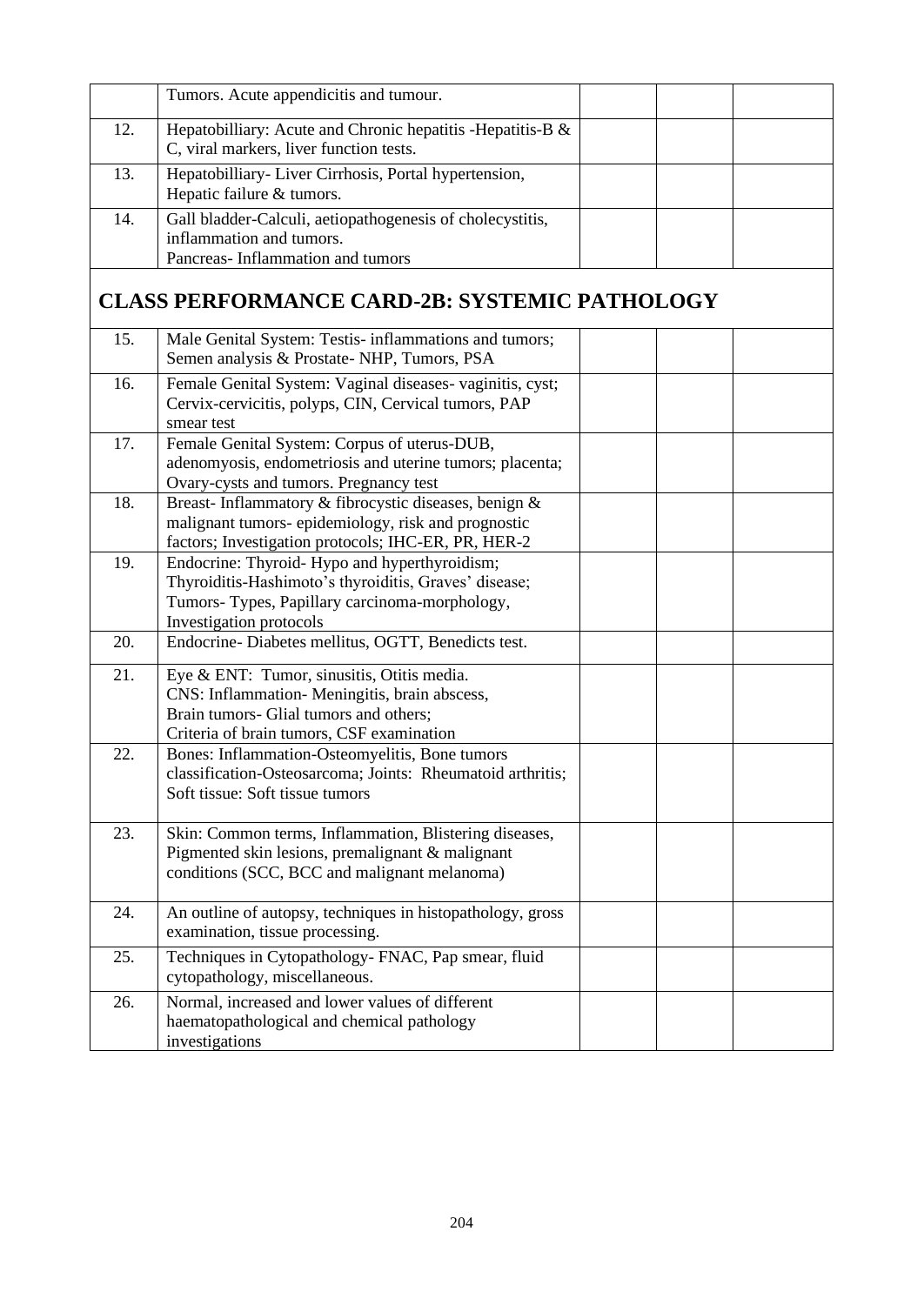| A/1              | A/2           | A/3            | A/4        | A/5                           |
|------------------|---------------|----------------|------------|-------------------------------|
| Cell injury      | Inflammation, | Edema,         | Neoplasia, | Problem based question        |
| Cellular         | Healing and   | Electrolyte    |            | <sub>on</sub>                 |
| adaptation,      | regeneration, | disorders,     | Childhood  | Items of                      |
| Necrosis and     |               | Thrombosis and | tumors     | General                       |
| apoptosis,       | Infectious    | Embolism,      |            | Pathology                     |
| Intracellular    | diseases      | Hyperemia and  |            |                               |
| accumulation and |               | Congestion,    |            | Staining,                     |
| pathological     |               | Shock,         |            | <b>Histopathology slides,</b> |
| calcification    |               | Haemorrhage,   |            | Biopsy,                       |
|                  |               | Infarction,    |            | FNAC,                         |
|                  |               |                |            | <b>Frozen section</b>         |
|                  |               | Examination of |            | Immunohistochemistry          |
|                  |               | body fluids    |            |                               |
|                  |               |                |            |                               |

## **ORAL EXAMINATION BOX CONTENTS: GENERAL PATHOLOGY**

## **ORAL EXAMINATION BOX CONTENTS: GENERAL PATHOLOGY AND HAEMATOLYMPHOID SYSTEM**

| A/6                | A/7                | A/8                 | A/9                          | A/10            |
|--------------------|--------------------|---------------------|------------------------------|-----------------|
| Hemopoiesis,       | Etiopathogenesis   | WBC disorders-      | Haemorrhagic                 | Problem based   |
| Etiopathogenesis   | and lab diagnosis  |                     | disorders                    | questions on    |
| and lab diagnosis  | of Haemolytic      | Granulopoiesis      |                              | Haematolymphoid |
| of iron deficiency | anaemia, Aplastic  | Reactive disorders  | Blood grouping and           | Pathology       |
| anemia and         | anaemia,           | Leukaemia and       | cross matching               |                 |
| Megaloblastic      |                    | related disorders   | <b>Blood transfusion</b>     | Practical       |
| anaemia,           | Genetic disorders: |                     | products                     | Hematology:     |
|                    | Classification,    | Myeloproliferative  |                              | Anticoagulants  |
| Environmental      | Mutation,          | disorders           | <b>Transfusion reactions</b> | Hb estimation,  |
| and Nutritional    | Diagnostic tools   | Polycythaemia,      |                              | ESR,            |
| deficiency         |                    |                     |                              | CBC, PBF,       |
| disorders          |                    | Infectious diseases |                              | BT, CT, PT,     |
|                    |                    | Immunopathology:    |                              | Platelet count, |
|                    |                    | Hypersensitivity,   |                              | Reticulocyte    |
|                    |                    | Autoimmune          |                              | count, Coomb's  |
|                    |                    | disease,            |                              | test            |
|                    |                    | Immunodeficiency    |                              | Bone marrow     |
|                    |                    | states              |                              | examination,    |
|                    |                    |                     |                              | Trephine biopsy |
|                    |                    |                     |                              |                 |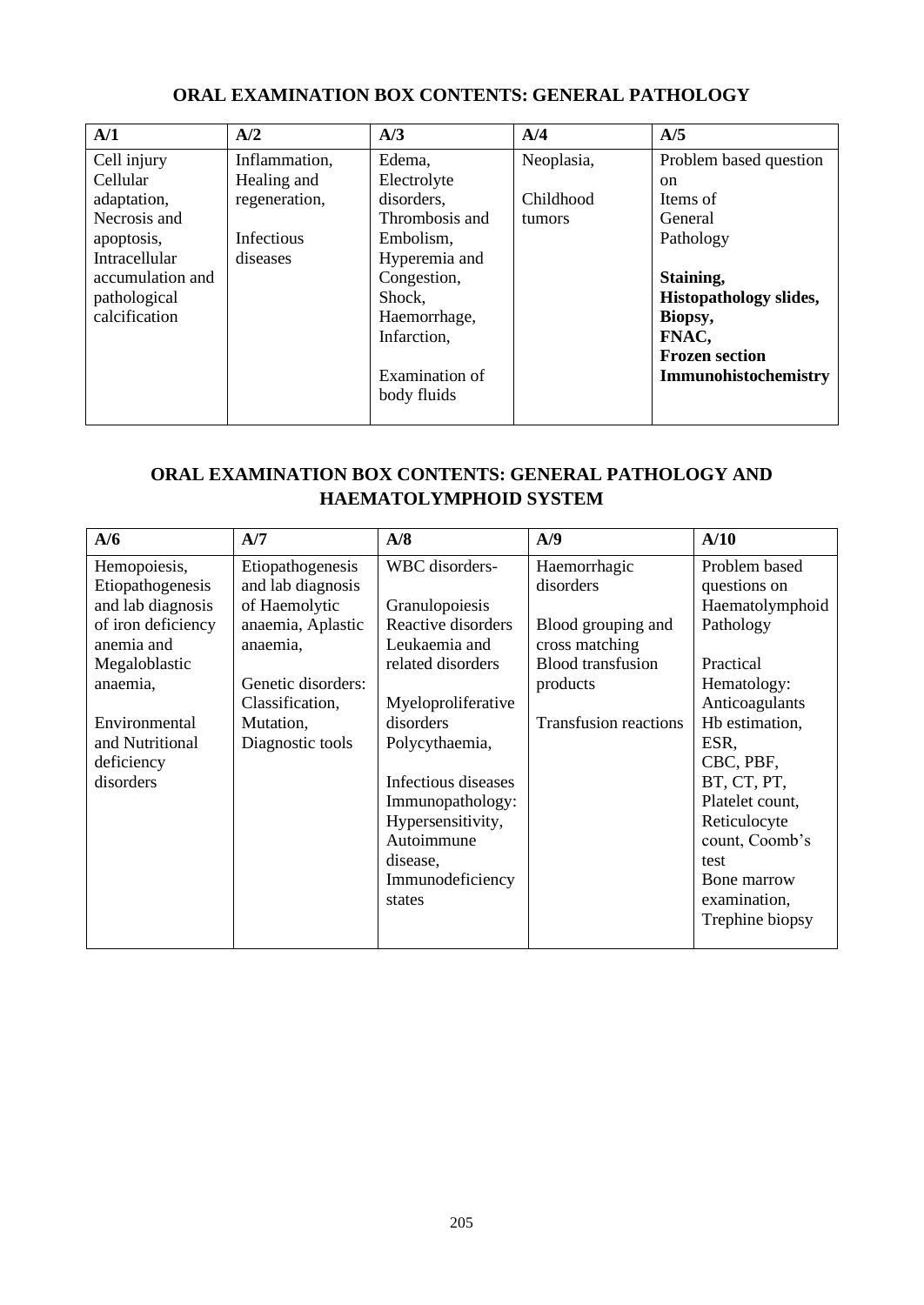| B/1                    | B/2                | B/3                   | B/4                   | B/5               |
|------------------------|--------------------|-----------------------|-----------------------|-------------------|
| Atherosclerosis,       | GIT-               | Hepatobiliary         | Urinary system-       | Case history      |
| Tumors of blood        | Peptic ulcer       | system                | Primary               | Histopathological |
| vessels,               | diseases,          |                       | glomerular            | Specimens         |
| Ischaemic heart        | Ulcers and tumors  | Viral hepatitis,      | diseases, AGN,        |                   |
| disease,               | of GIT, Diarrhoeal | Cirrhosis of liver,   | Nephrotic             |                   |
| Infective              | diseases,          | Hepatocellular        | syndrome,             |                   |
| endocarditis,          | Inflammatory       | Carcinoma             | Pyelonephritis,       |                   |
| Myocarditis,           | bowel diseases     |                       | Renal stone,          |                   |
| Pericarditis and       |                    |                       | Tumors of kidney      |                   |
| Rheumatic fever-       | Salivary gland     | <b>Jaundice and</b>   | and bladder,          |                   |
| Pathogenesis,          |                    | <b>Liver Function</b> |                       |                   |
| morphology and         | Endoscopic         | <b>Tests</b>          | Causes of uraemia,    |                   |
| complications          | biopsy,            |                       | proteinuria           |                   |
|                        | Colonoscopy        | Breast-               | Hematuria and         |                   |
| Lipid profile          |                    | Inflammation and      | Ketonuria             |                   |
| <b>Cardiac enzymes</b> |                    | tumors, Risk          |                       |                   |
|                        |                    | factors and           | <b>Renal function</b> |                   |
|                        |                    | prognostic factors,   | tests                 |                   |
|                        |                    | Diagnostic            | Urine                 |                   |
|                        |                    | protocol of breast    | examination           |                   |
|                        |                    | lump                  |                       |                   |
|                        |                    | <b>Pregnancy test</b> |                       |                   |

## **ORAL EXAMINATION BOX CONTENTS: SYSTEMIC PATHOLOGY**

| B/6                  | B/7                   | B/8                      | B/9                   | B/10                |
|----------------------|-----------------------|--------------------------|-----------------------|---------------------|
| Respiratory          | Male genital          |                          |                       | Problem Based       |
| system-              | system-               |                          |                       | questions of        |
|                      | Testicular tumors,    | Endocrine system         | CNS, Eye, ENT,        | Systemic            |
| Pneumonia,           | Nodular               |                          | Skin                  | Pathology           |
| Pulmonary            | hyperplasia           | Hypo and hyper           | Musculoskeletal       |                     |
| Tuberculosis,        | And tumors of         | Thyroidism               | system, Bones,        | Integrated teaching |
| COPD,                | Prostate,             |                          | Joints and soft       |                     |
| <b>Bronchogenic</b>  | <b>Semen analysis</b> | Hashimoto                | tissue tumors         |                     |
| carcinoma,           |                       | thyroiditis,             |                       |                     |
| Bronchial asthma     | Female genital        | Tumors of thyroid        | <b>Examination of</b> |                     |
|                      | system-               | gland                    | <b>CSF</b> fluid      |                     |
| <b>Pleural fluid</b> | Tumors of uterus      | <b>Diabetes mellitus</b> |                       |                     |
| <b>Examination</b>   | and ovary,            | and                      |                       |                     |
|                      | endometriosis         | complications            |                       |                     |
|                      |                       |                          |                       |                     |
|                      |                       |                          |                       |                     |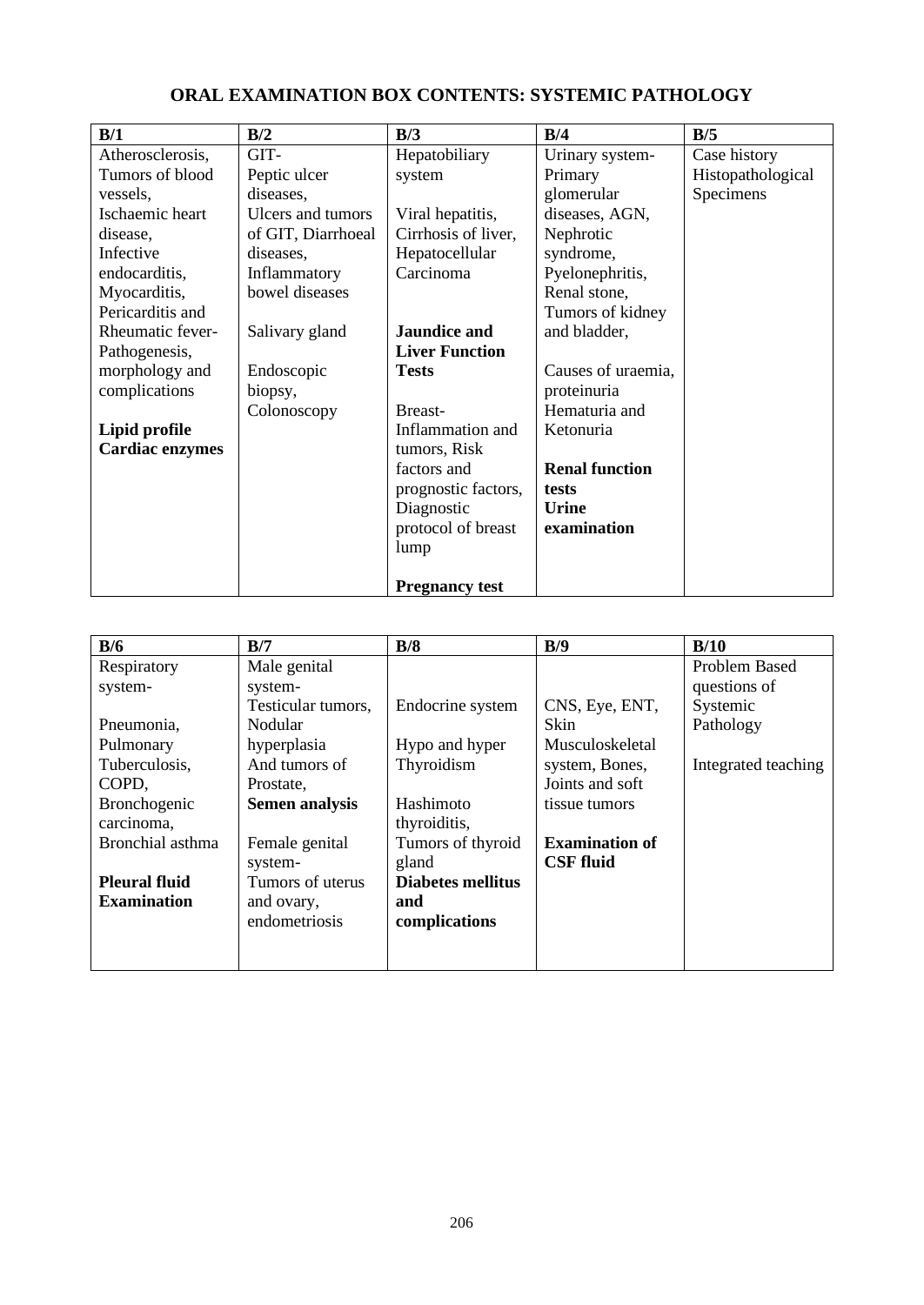# **Case histories-**

- 1. Rheumatic fever
- 3. Pneumonia
- 4. COPD
- 4. Lung carcinoma
- 5. Thalassemia
- 6. Leukemia
- 7. AGN
- 8. Nephrotic syndrome
- 9. Peptic ulcer
- 10. Breast carcinoma
- 11. Diabetes mellitus
- 12. Nodular goiter
- 13.Chronic liver disease
- 14.Tuberculosis

| Teaching of Fractical Histopathological Shues- |                             |                                     |  |
|------------------------------------------------|-----------------------------|-------------------------------------|--|
| Name of the teaching<br>slides                 | <b>Learning objectives</b>  | <b>Example in clinical settings</b> |  |
| Acute appendicitis                             | Congestion                  | Lung, Ovary                         |  |
|                                                | Suppuration                 | Soft tissue                         |  |
|                                                | Ulcer                       | GIT, Skin                           |  |
|                                                | Edema                       | GIT mucosa, Lung, Brain             |  |
| Tubercular lymphadenitis                       | Granuloma                   | LN, Lung, GIT, Kidney,              |  |
|                                                |                             | Bone, Brain                         |  |
|                                                | Caseous necrosis            | TB                                  |  |
| Chronic cholecystitis                          | Chronic inflammatory cells, | Chronic tonsillitis, Salpingitis,   |  |
|                                                | Fibrosis                    | Pyelonephritis                      |  |
| Nodular hyperplasia of                         | Hyperplasia                 | Prostate, Endometrium, Liver,       |  |
| prostate                                       |                             | Thyroid                             |  |
| Squamous cell carcinoma                        | Anaplasia                   | Skin, Tongue, Esophagus,            |  |
|                                                | Invasion                    | Cervix, Lung                        |  |
|                                                | Dysplasia                   |                                     |  |
| Leiomyoma                                      | Benign tumor                | Lipoma, Fibroadenoma,               |  |
|                                                |                             | Hemangioma, Neurofibroma            |  |
| Cervical polyp                                 | Polyp                       | GIT, Skin, Nasopharynx              |  |
| Nodular goiter                                 | Inflammation                | Fat necrosis, Tuberculosis          |  |
|                                                | Hemorrhage                  |                                     |  |
|                                                | Calcification               |                                     |  |
| Rhinosporidiosis                               | Infection                   | TB, Leprosy, Leishmaniasis,         |  |
|                                                |                             | Amebiasis, Hydatid cyst             |  |
| Adenocarcinoma of colon                        | Adenocarcinoma              | GIT, Breast, Lung, Liver,           |  |
|                                                |                             | Ovary, Salivary gland               |  |

# **Teaching of Practical Histopathological Slides**-